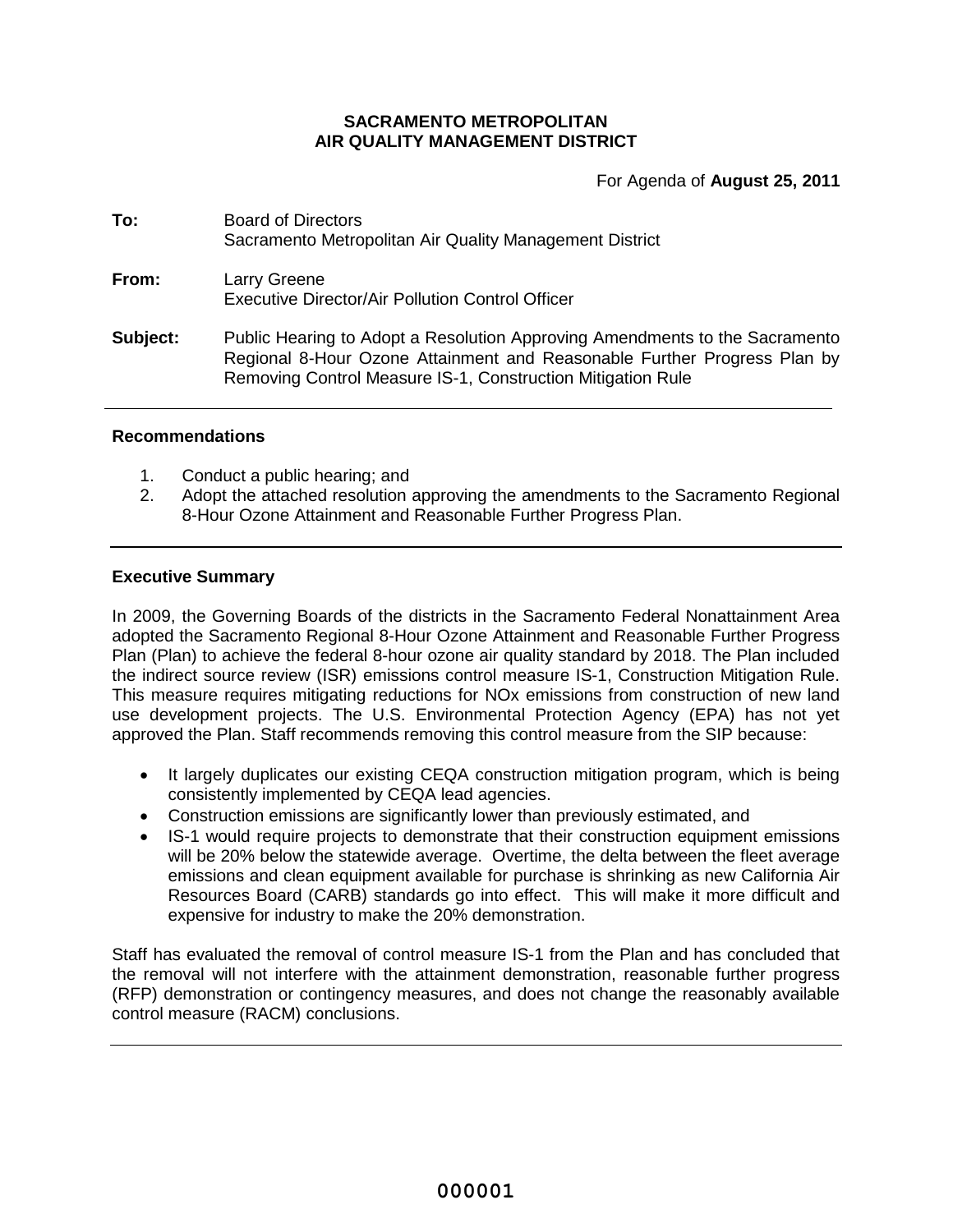# **Attachments**

The table below identifies the attachments to this memo:

| Item                             | Attachment | Page Number |
|----------------------------------|------------|-------------|
| <b>Board Resolution</b>          |            |             |
| <b>Amended Plan Pages</b>        |            |             |
| <b>Staff Report</b>              |            | 20          |
| <b>Evidence of Public Notice</b> |            | 36          |

# **Background**

In January 2009, this Board approved the Plan that includes the information and analyses to fulfill the federal Clean Air Act (CAA) requirements for demonstrating reasonable further progress and attainment of the 1997 8-hour ozone National Ambient Air Quality Standard in the Sacramento region by 2018. The Plan was approved by CARB on March 26, 2009 and submitted to the EPA on April 17, 2009 as part of the State Implementation Plan. The Plan has not yet been approved by the EPA.

The Plan includes control measure IS-1, Construction Mitigation Rule, which addresses emissions from indirect sources. The term "indirect source" means a facility, building, structure, installation, real property, road, or highway which attracts, or may attract, mobile sources of pollution. This control measure committed the District to adopt a rule to mitigate emissions generated by equipment used during the construction phase of a land use project. Compliance can be achieved either by using cleaner construction equipment or payment of a fee that the District would use to fund other emission reduction projects.

IS-1 is similar to the District's CEQA mitigation program. District staff reviews CEQA environmental documents and recommends that on-site mitigation be required by the lead agency when construction-related emissions are expected to have a significant air quality impact. If a project still has a significance impact, then staff recommends that the lead agency require fees to offset the excess emissions. Recently, District land use CEQA review staff has noted that lead agencies increasingly implement District-recommended CEQA mitigation strategies.

In 2010, Staff began development of a concept paper for Rule 1052, Construction Mitigation, to implement control measure IS-1. On August 26, 2010, the District's Board of Directors considered the IS-1 (Rule 1052 – Construction Mitigation) concept paper. Many members of the Board expressed concern that the administrative costs associated with implementing a Construction Mitigation Rule were appropriate considering the current state of the economy and the decline in construction activity. Although the District could remove the measure in the future, removal after EPA approval of the Plan would also require EPA approval. Removal prior to EPA approval avoids that step.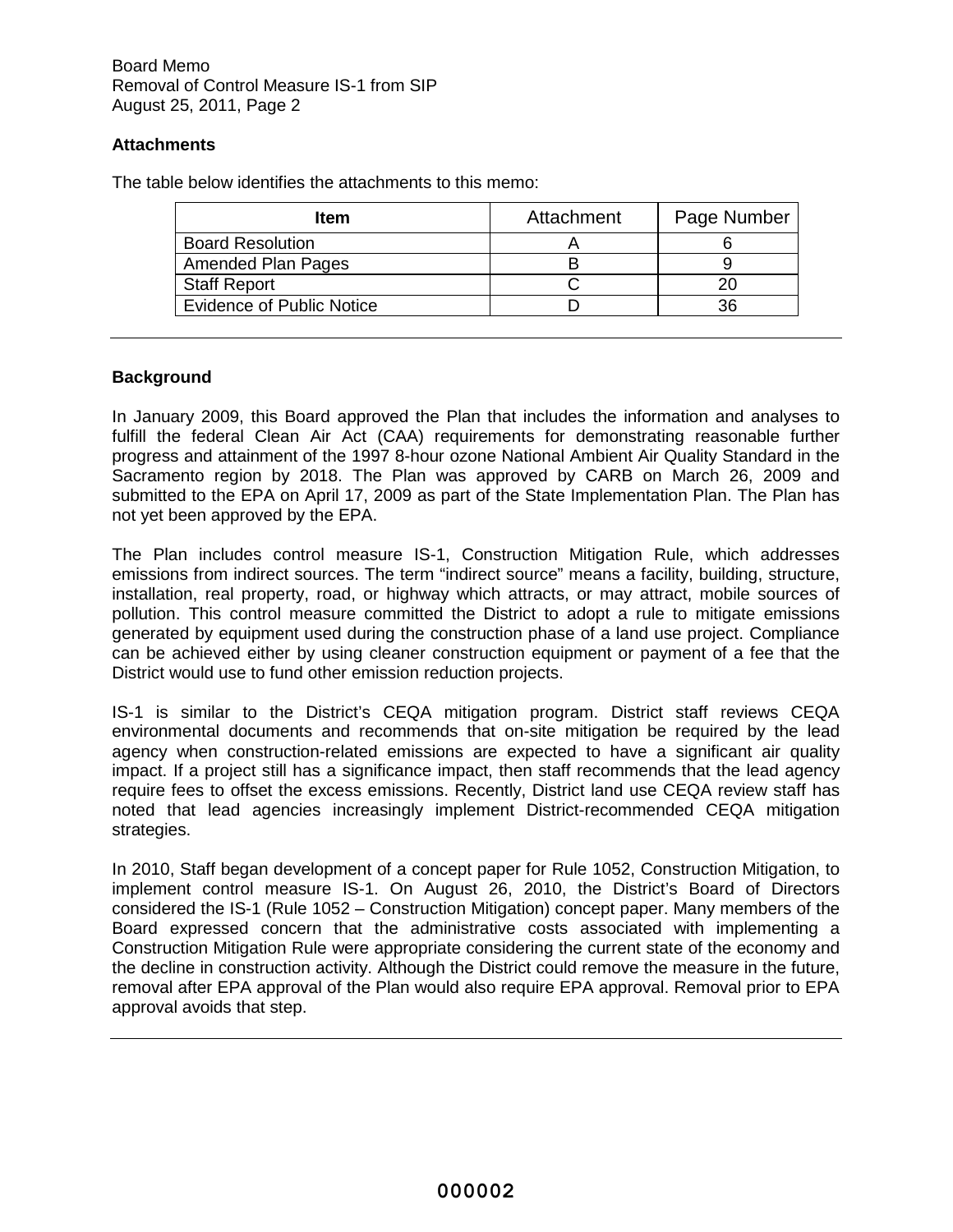Board Memo Removal of Control Measure IS-1 from SIP August 25, 2011, Page 3

#### **Reasons for Plan Amendment**

Staff recommends removing this control measure from the SIP because:

- It largely duplicates the existing CEQA construction mitigation program, is being consistently implemented by CEQA lead agencies; and
- Construction emissions are significantly lower than previously estimated.
- Overtime, as new CARB standards go into effect, it will be more difficult and expensive for the construction industry to demonstrate that their construction equipment emissions are 20% below the statewide average.

CARB recently re-evaluated the off-road emission inventory and found that construction equipment emissions have declined significantly, due to decreased construction activity during the economic downturn and new emission rate information. CARB's new emissions estimates show that between 2005 and 2010, construction emissions dropped by more than 50 percent. New housing permits in Sacramento County have decreased by 81% from 2006<sup>1</sup> and the employment in the Sacramento County construction industry has decreased by 41%<sup>2</sup>.

These emissions changes will be reflected in the next ozone plan evaluations and help Staff determine whether a construction mitigation rule will be needed to meet the upcoming revised federal ozone air quality standards.

#### Potential Costs

As you know, the District has reduced staffing by 10%. Implementing control measure IS-1 would require additional staff resources and training for project evaluation, monitoring, and enforcement. These costs would require construction projects pay new or higher fees than the current CEQA mitigation fees, which may be subject to Proposition 26 and require approval by a two-thirds vote by the electorate.

In addition to the fees, projects would continue to pay mitigation fees that are similar to those currently required by local jurisdictions. Small projects that do not pose a significant air quality impact under the CEQA review program may be subject to the construction mitigation rule and, therefore, would incur an additional cost.

#### **Legal Requirements**

The Clean Air Act (CAA) Section 110(I) prohibits SIP revisions that would interfere with attainment and requires reasonable notice and public hearings on all revisions. The attached staff report discusses each of the CAA requirements relevant to removing IS-1 – Construction Mitigation, and establishes that removal is permissible because the prior SIP analysis did not rely on the measure to demonstrate attainment or reasonable further progress, or to meet contingency requirements. Removal also does not change the prior conclusion that the SIP contains all reasonable control measures.

<sup>&</sup>lt;sup>1</sup> Construction Industry Research Board, 2006, 2010 (cited by California Building Industry Association), http://www.cbia.org/go/cbia/newsroom/housing-statistics/housing-starts/<br><sup>2</sup> Bureau of Laber Statistics, accessed, lanuary 2011, http://www.bla.com

Bureau of Labor Statistics, accessed January 2011, http://www.bls.gov/cew/data.htm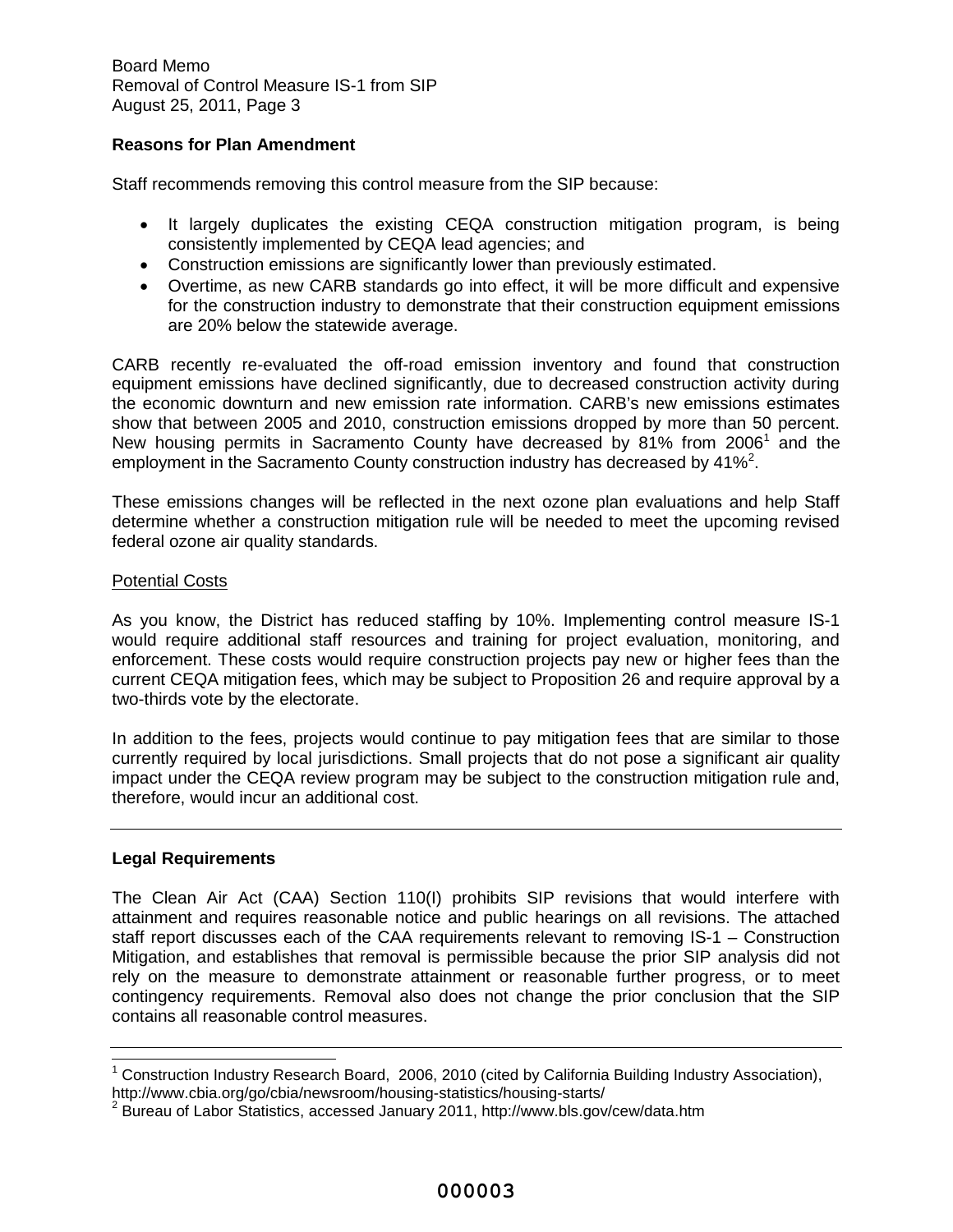#### **Environmental Review and Compliance**

A Final Environmental Impact Report (FEIR) for the 2009 Plan was adopted by the SMAQMD Board of Directors on January 22, 2009. The FEIR concluded that the Plan would have no significant adverse environmental impacts.

This project does not require any changes to the FEIR and, therefore, the proposed revision to the Plan is exempt from CEQA pursuant to California Code of Regulations Title 14, Chapter 3, Section 15162(a)(1) - Subsequent EIRs and Negative Declarations.

#### **Public Review Process**

Staff held a public workshop on June 7, 2011 to discuss the proposed Plan revisions. At that time, Staff was proposing to remove IS-1 and IS-2, Operational Indirect Source Review. The noticing for this workshop included:

- Email notices to 2,337 recipients:
	- interested and affected parties;
	- industry associations, developers, contractors, local jurisdictions, and other groups associated with land use development and;
	- all persons who have requested to receive rulemaking notices.
- Hard copy notices to all those who have requested them.
- A notice published in the Sacramento Bee in the Our Region section.
- A notice posted on the District web site on May 9, 2011. The draft rule and staff report were made available for public review at that time.

Staff did not receive any comments or questions at the public workshop.

Staff held a separate meeting with Environmental Defense Fund and Breathe California to discuss the proposed amendments to the SIP. After discussion about the effects of removing the measures from the Plan, Staff changed the original proposal and is no longer proposing to remove IS-2. While keeping the provision in the Plan will make it more difficult to remove in the future because removal then would require EPA approval, Staff recommends against removal because:

- In contrast to the District's CEQA construction phase mitigation program, the CEQA program for mitigating operational emissions is not consistently implemented.
- Although Staff has not yet developed concepts for the operational ISR measure, or evaluated the benefits from SB375 or the usability of the SACMET model, an operational ISR rule has the potential to provide support for numerous sustainability programs, including SB375.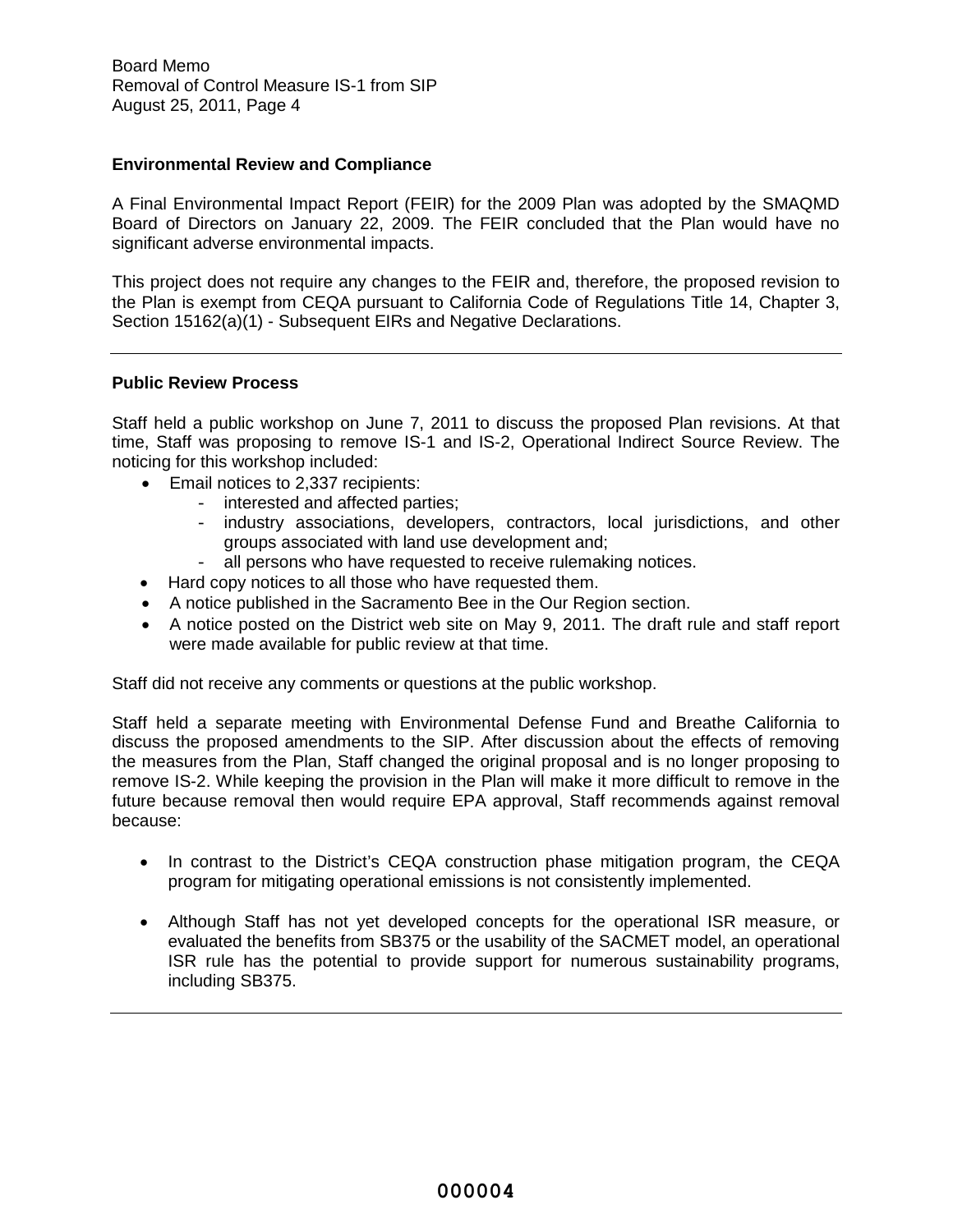#### **Conclusion and Recommendations**

The control measure IS-1 – Construction Mitigation would enforce and implement a program similar to the District's current CEQA construction mitigation program. Staff recommends removing this control measure from the 2009 Plan because construction emissions are significantly lower than previously estimated and the measure would impose new costs on the construction industry. Staff recommends that the Board determine that the proposed amendments to the Plan are exempt from CEQA and adopt the attached resolution approving the Plan amendments, removing the District's Plan commitment to adopt control measure IS-1, Construction Mitigation Rule.

Respectfully submitted,  $\blacksquare$ 

\_\_\_\_\_\_\_\_\_\_\_\_\_\_\_\_\_\_\_\_\_\_ \_\_\_\_\_\_\_\_\_\_\_\_\_\_\_\_\_\_\_\_\_ Larry Greene **Kathrine Pittard** Executive Director/Air Pollution Control Officer **District Counsel** 

**Attachments**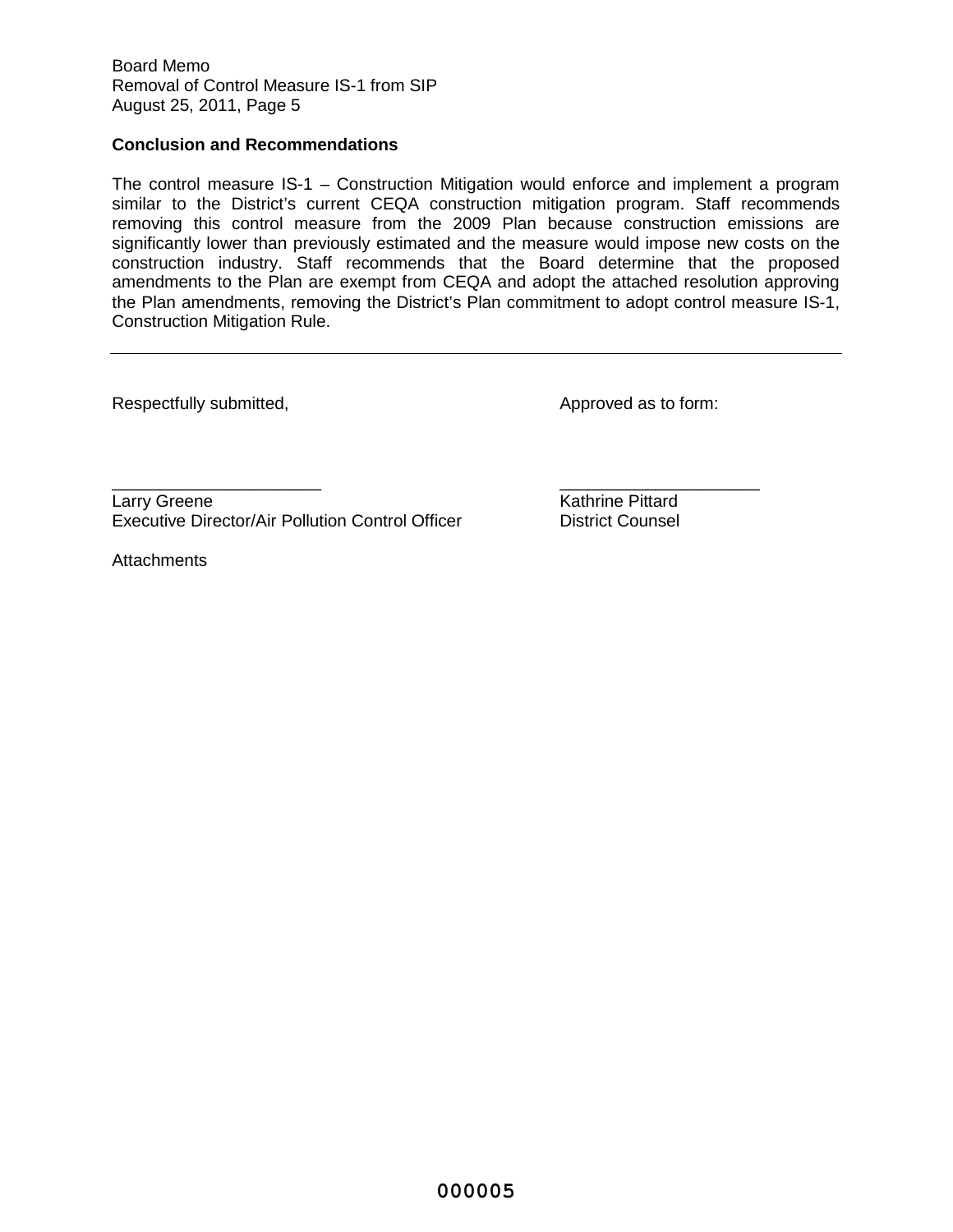**Attachment A**

**Board Resolution**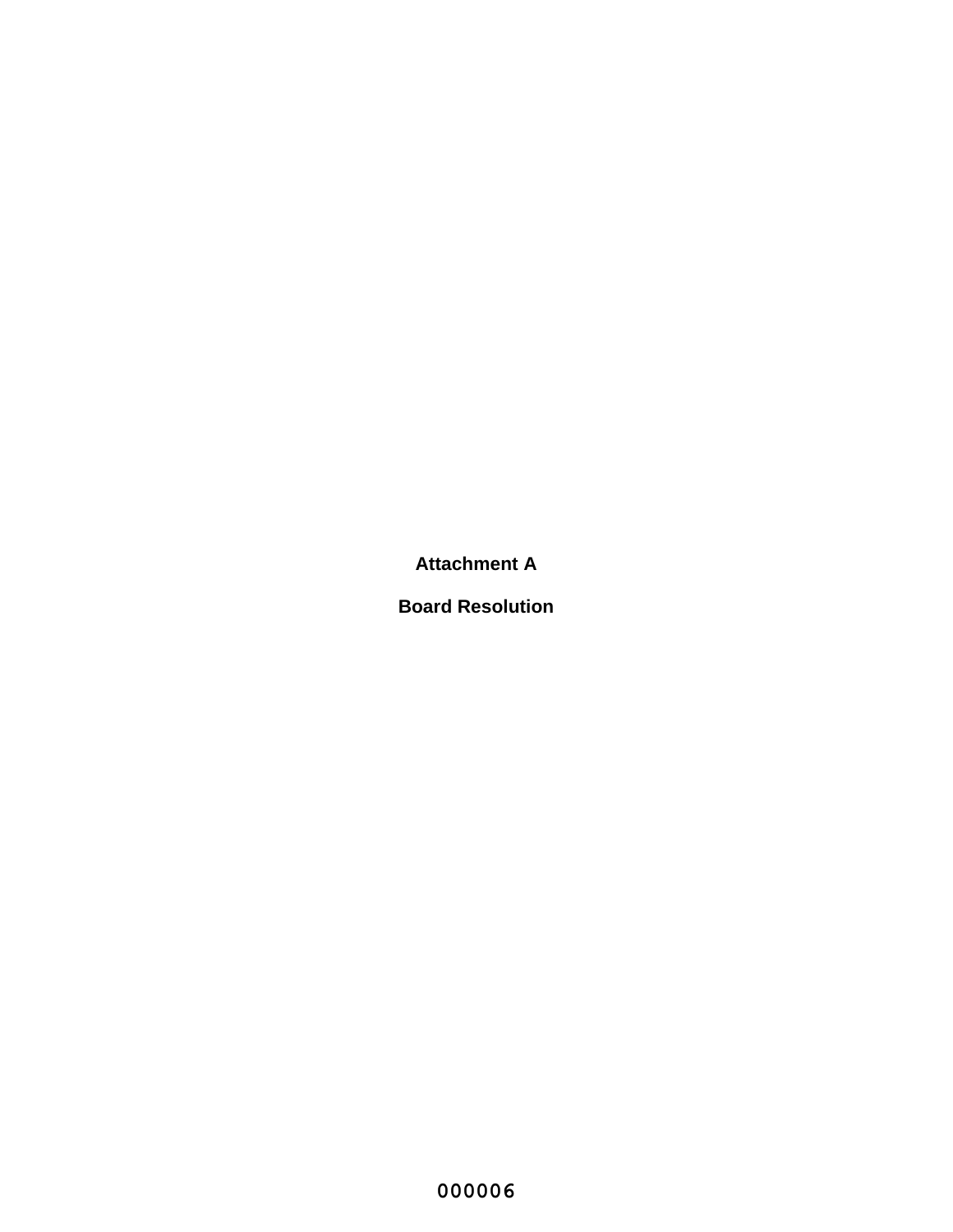#### **RESOLUTION NO. AQM \_\_\_\_\_\_\_\_\_\_**

#### **SACRAMENTO REGIONAL 8-HOUR OZONE ATTAINMENT AND REASONABLE FURTHER PROGRESS PLAN**

#### **THE BOARD OF DIRECTORS OF THE SACRAMENTO METROPOLITAN AIR QUALITY MANAGEMENT DISTRICT**

**WHEREAS,** the United States Environmental Protection Agency (EPA) promulgated the 1997 National Ambient Air Quality Standard (NAAQS) for ozone of 0.08 parts per million with an 8-hour averaging time and determined that the standard is necessary to protect human health (Federal Register, Vol. 62, No. 138, pages 2-37 (July 18, 1997)); and

**WHEREAS,** in January and February of 2009, the Boards of Directors of the districts of the SFNA adopted the Sacramento Regional 8-Hour Ozone Attainment and Reasonable Further Progress Plan (2009 Plan), which satisfies the attainment and reasonable further progress demonstration requirements associated with the 1997 ozone NAAQS (42 USC §7502 (c) and §7511a); and

**WHEREAS**, the new information developed during staff's continued analysis of the 2009 Plan commitments established that the construction emissions that would be impacted by control measure IS-1, CONSTRUCTION MITIGATION are significantly lower and the control measure would impose new costs on the construction industry; and

**WHEREAS,** the Board of Directors of the Sacramento Metropolitan Air Quality Management District has determined that the lower construction emissions and new costs that would be imposed on the construction industry justifies removing control measure IS-1, CONSTRUCTION MITIGATION from the 2009 Plan; and

**WHEREAS,** the Board of Directors of the Sacramento Metropolitan Air Quality Management District has determined that the Plan revision will not change the attainment demonstration or interfere with attainment (Clean Air Act Sections 172(c)(1) and 182(c)(2)(A)); and

**WHEREAS,** the Board of Directors of the Sacramento Metropolitan Air Quality Management District has determined that the Plan revisions will not interfere with the reasonable further progress (Clean Air Act Sections 182(c)(2)(B) and (C)); and

**WHEREAS,** the Board of Directors of the Sacramento Metropolitan Air Quality Management District has determined that the Plan revisions do not change the conclusion that the 2009 Plan includes all reasonably available control measures (Clean Air Act Section 172(c)(1) and 182(c)); and

**WHEREAS,** the Board of Directors of the Sacramento Metropolitan Air Quality Management District has determined that the Plan revisions do not change the 2009 Plan Clean Air Act contingency measures (Clean Air Act Sections 172(c)(9) and 182(c)(9)); and

**WHEREAS,** the Board of Directors of the Sacramento Metropolitan Air Quality Management District held a duly noticed public hearing on August 25, 2011 and considered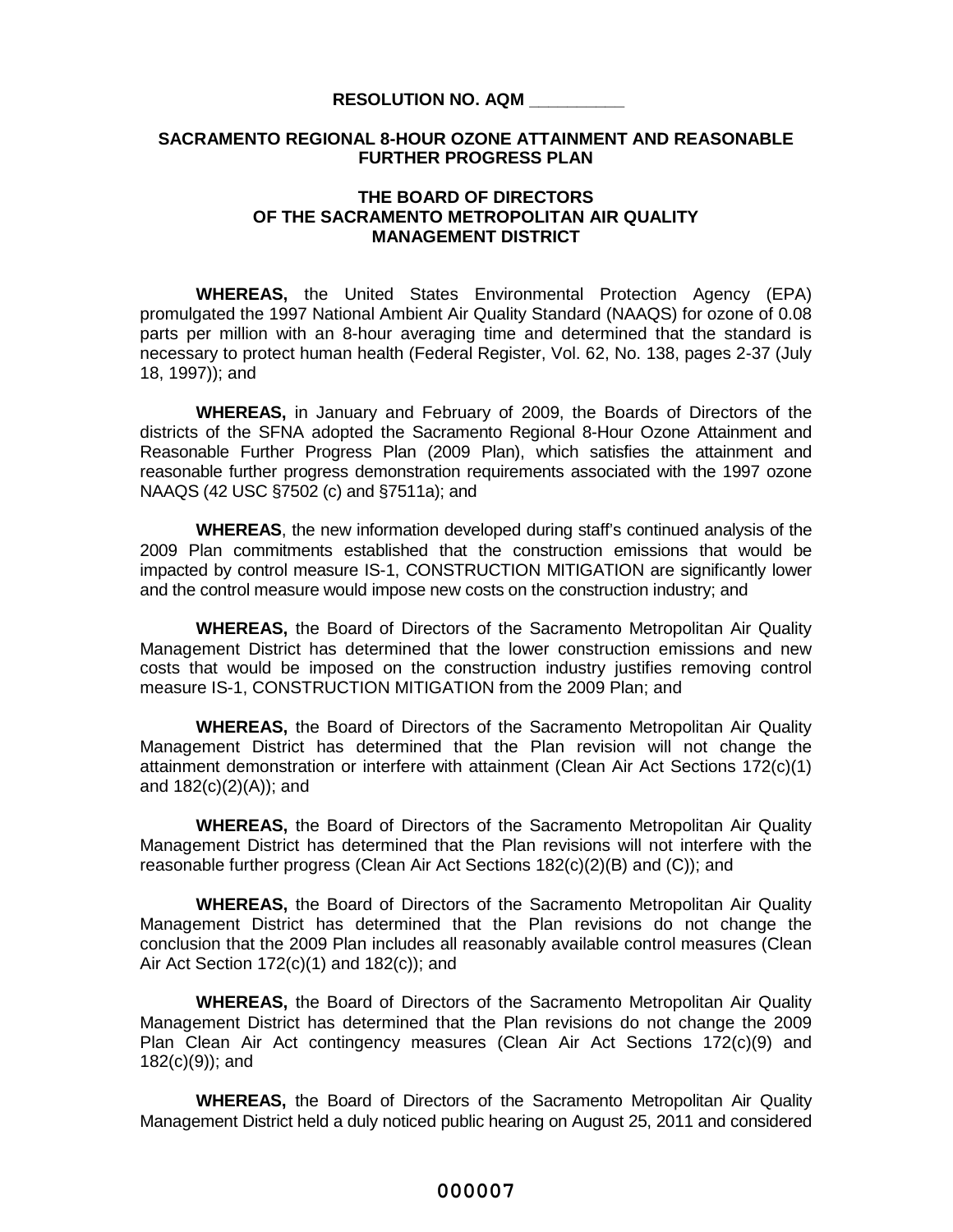Board Resolution Sacramento Regional 8-Hour Ozone Attainment and Reasonable Further Progress Plan August 25, 2011, Page 2

public comment on the proposed Plan revisions (Clean Air Act Section 110(l) (42 United States Code Section 7410(I))); and

**WHEREAS,** the Board of Directors of the Sacramento Metropolitan Air Quality Management District has maintained records of the revision proceedings; and

**WHEREAS,** this action is exempt from CEQA by California Code of Regulations Title 14, Chapter 3, Section 15162(a)(1) – Subsequent Environmental Impact Reports and Negative Declarations, because the project does not require any changes to the Final Environmental Impact Report for the 2009 Sacramento Regional Non-Attainment Area 8-Hour Ozone Attainment and Reasonable Further Progress Plan (March 26, 2009).

**NOW, THEREFORE, BE IT RESOLVED** that the Board of Directors of the Sacramento Metropolitan Air Quality Management District determines the revision to the Plan is exempt from CEQA; and

**BE IT FUTHER RESOLVED** that the Board of Directors of the Sacramento Metropolitan Air Quality Management District approves and adopts the proposed revisions to the 2009 Sacramento Regional 8-Hour Ozone Attainment and Reasonable Further Progress Plan; and

**BE IT ORDERED** that the Board of Directors of the Sacramento Metropolitan Air Quality Management District directs staff to forward the adopted revision and all necessary supporting documents to the California Air Resource Board for its approval and subsequent submittal to EPA for final approval as a revision to the State Implementation Plan.

ON A MOTION by Director \_\_\_\_\_\_\_\_\_\_\_\_\_\_\_\_\_, seconded by Director \_ the foregoing Resolution was passed and adopted by the Board of Directors of the Sacramento Metropolitan Air Quality Management District, State of California, this 25<sup>th</sup> day of August, 2011, by the following vote, to wit:

AYES: Directors

NOES: Directors

ABSENT: Directors

Chairperson of the Board Sacramento Metropolitan Air Quality Management District State of California

(SEAL)

ATTEST:

Clerk of the Board Sacramento Metropolitan Air Quality Management District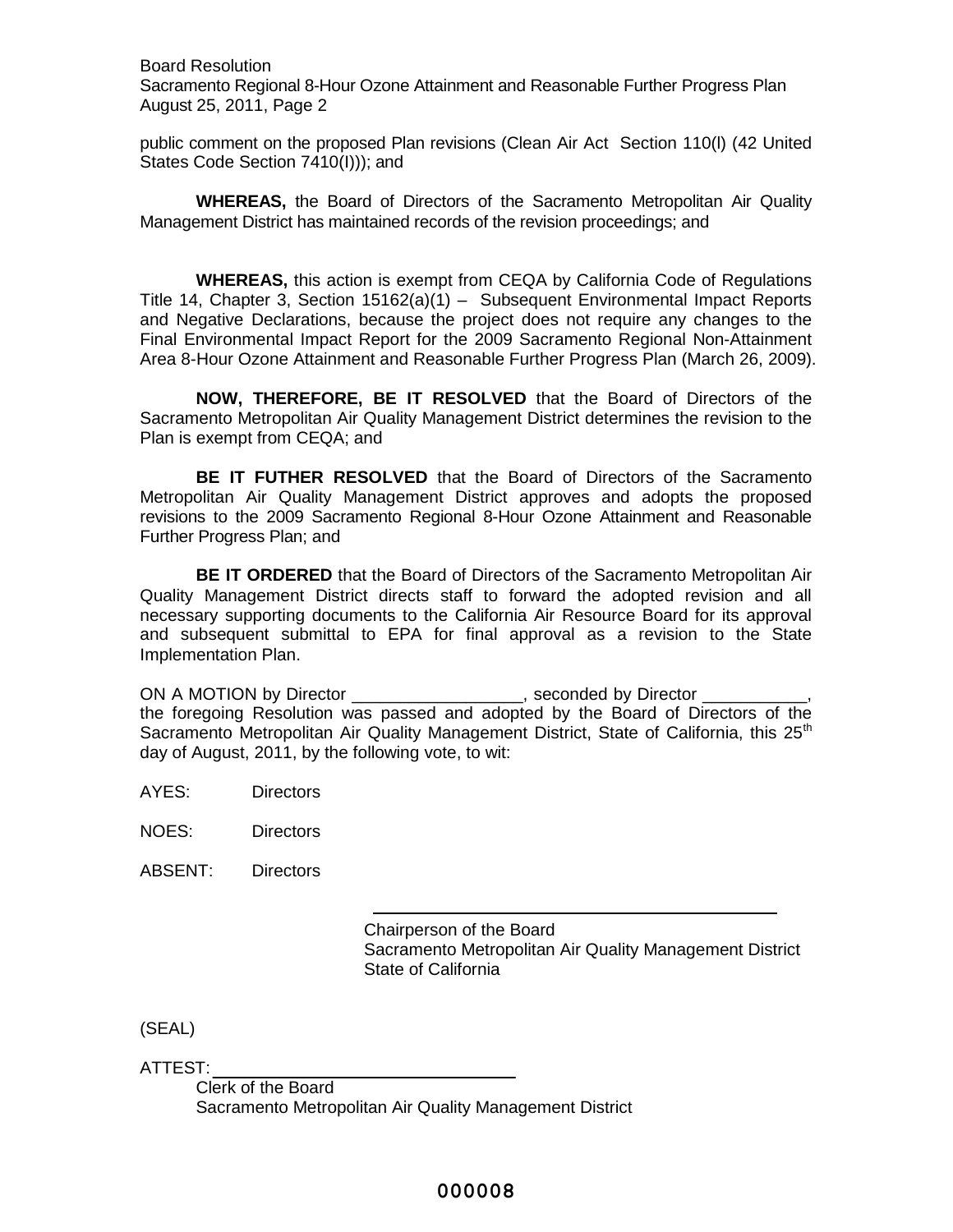**Attachment B**

**Amended Plan Pages**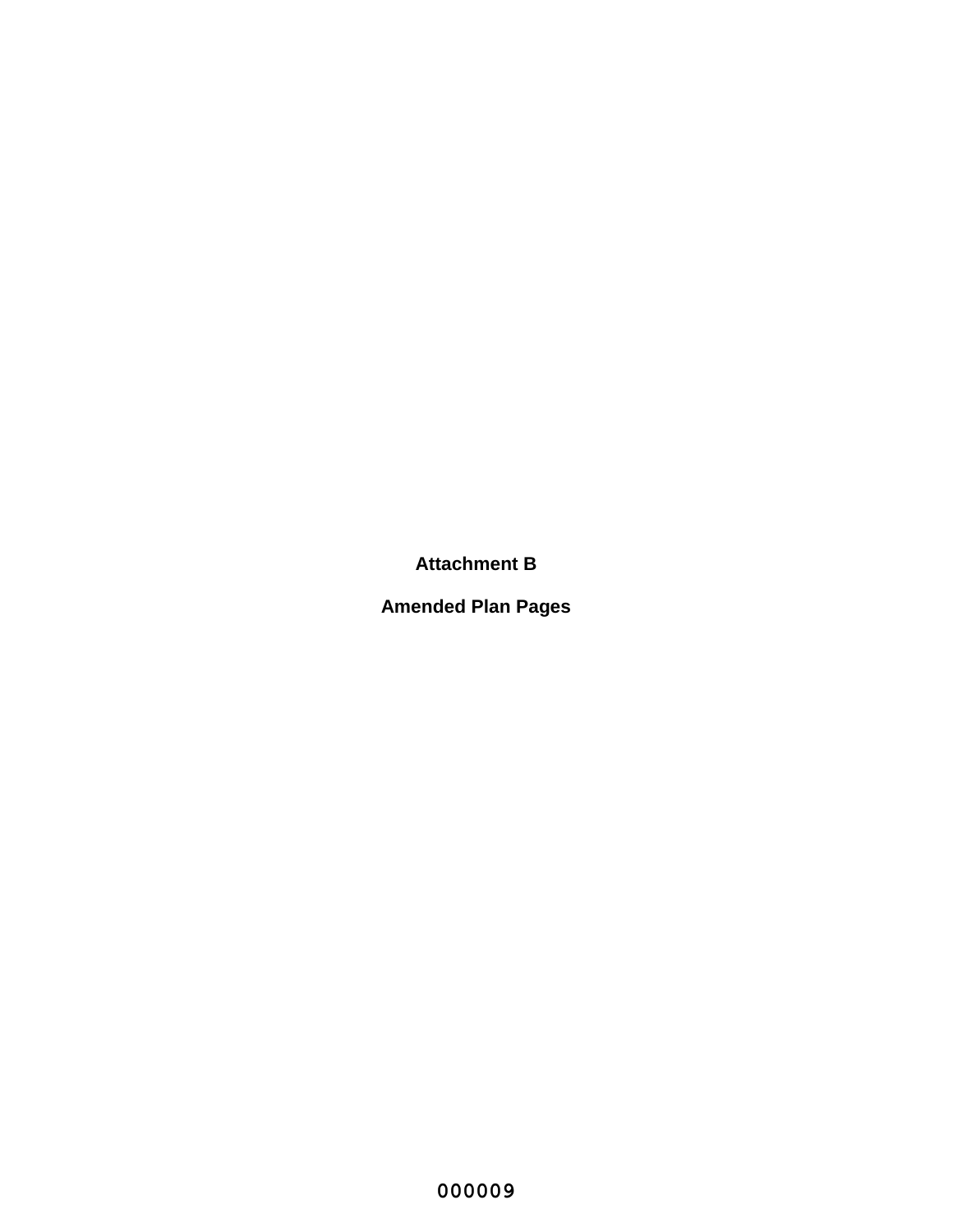The following Table 1-3 contains a summary of the proposed new regional and local control measures and expected VOC and NOx emission reductions for the Sacramento nonattainment area for the 2018 attainment demonstration year. Emission benefits from these new committal measures are estimated to provide reductions of 3 tons per day of VOC and 3 tons per day of NOx in 2018. Some of these new local measures will be adopted by the end of 2008, and emission benefits from just these adopted new measures are estimated to provide reductions of 1 ton per day of VOC in 2018.

| Table 1-3                                                          |
|--------------------------------------------------------------------|
| <b>Summary of New Regional and Local Proposed Control Measures</b> |
| Sacramento Nonattainment Area                                      |

| <b>Control Measure Name</b>                   |                          | <b>2018 Emission Reductions</b><br>(TPD) |  |
|-----------------------------------------------|--------------------------|------------------------------------------|--|
|                                               | <b>VOC</b>               | NO <sub>x</sub>                          |  |
| <b>Regional Non-regulatory Measures</b>       |                          |                                          |  |
| Regional Mobile Incentive Program - On-road   | < 0.1                    | 0.9                                      |  |
| Regional Mobile Incentive Program - Off-road  | < 0.1                    | < 0.1                                    |  |
| Spare The Air Program                         | < 0.1                    | < 0.1                                    |  |
| <b>SACOG Transportation Control Measures</b>  | $\overline{a}$           |                                          |  |
| Urban Forest Development Program              | $0 - 0.2$                |                                          |  |
| <b>Total Regional Non-regulatory Measures</b> | 0.1                      | 0.9                                      |  |
|                                               |                          |                                          |  |
| <b>Local Regulatory Measures</b>              |                          |                                          |  |
| <b>Indirect Source Rule - Construction</b>    | $\overline{\phantom{a}}$ | < 0.1                                    |  |
| Indirect Source Rule - Operational            | $0 - 0.1$                | $0 - 0.1$                                |  |
| <b>Architectural Coating</b>                  | 1.5                      |                                          |  |
| <b>Automotive Refinishing</b>                 | 0.2                      |                                          |  |
| Degreasing/Solvent Cleaning                   | 1.4                      |                                          |  |
| <b>Graphic Arts</b>                           | na                       |                                          |  |
| <b>Miscellaneous Metal Parts and Products</b> | < 0.1                    |                                          |  |
| Natural Gas Production and Processing         | 0.1                      |                                          |  |
| <b>Asphalt Concrete</b>                       |                          | 0.1                                      |  |
| Boilers, Steam Generator, and Process Heaters |                          | 0.2                                      |  |
| <b>IC Engines</b>                             | $\overline{\phantom{0}}$ | 0.1                                      |  |
| Large Water Heaters and Small Boilers         |                          | 0.9                                      |  |
| <b>Total Local Regulatory Measures</b>        | 3.2                      | 1.43                                     |  |
|                                               |                          |                                          |  |
| <b>Total Reductions*</b>                      | 3.4                      | 2.76                                     |  |

Notes: Numbers are truncated to one decimal place.  $na = not available$ 

\*Total reductions are summed from untruncated values. See summary table in Appendix C – Proposed Control Measures.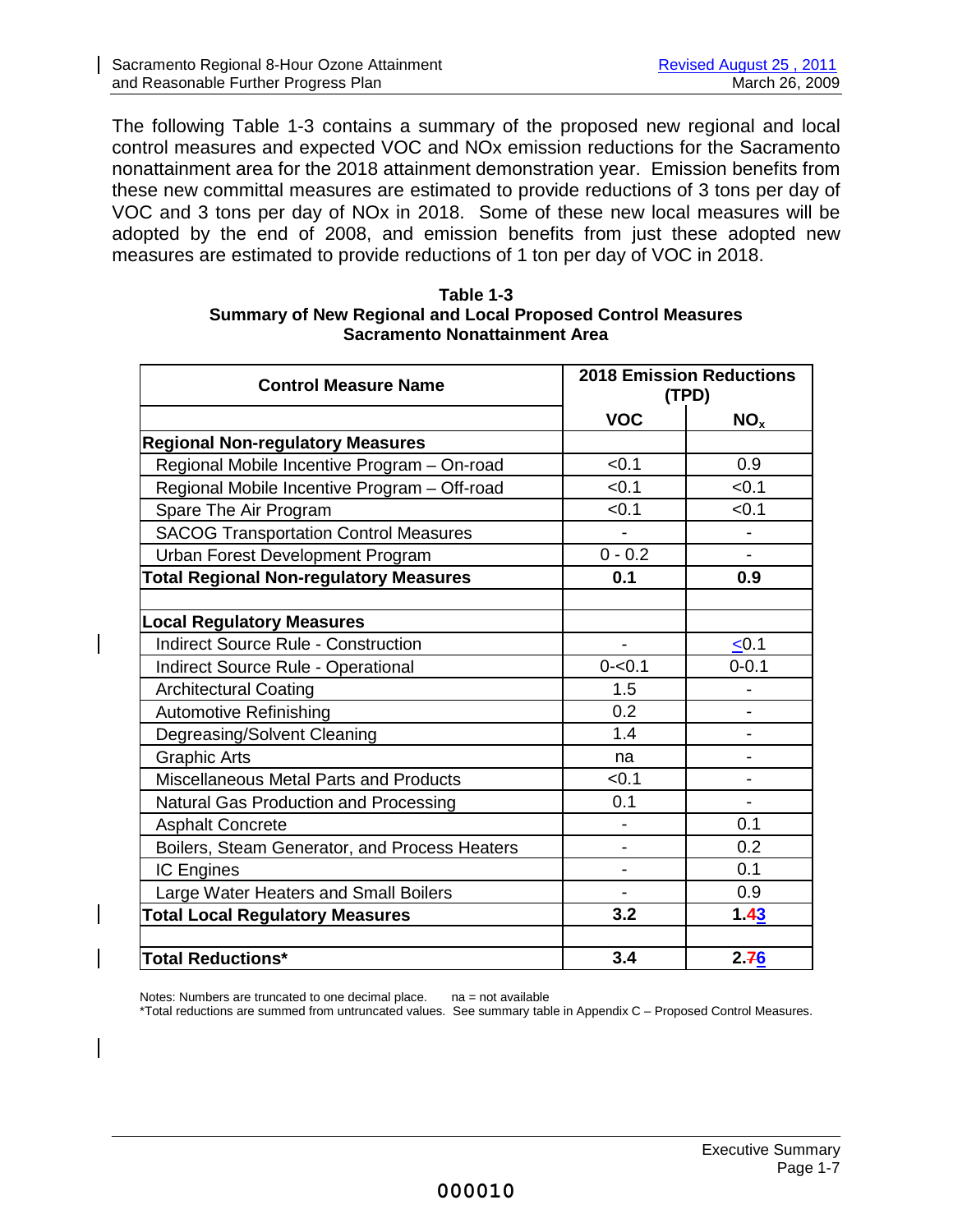Depending upon the size and type, the timeline for a construction project can vary from a few months to years.

This control measure will reduce NOx emissions from equipment associated with the construction phase of new land use projects. The requirements that are being considered for the control measure are based on the construction requirements of San Joaquin Valley Unified Air Pollution Control District (SJVUAPCD) Rule 9510, Indirect Source Review, which specifies that all applicable projects mitigate their NOx emissions by 20% less than the statewide average emission rates either by using cleaner construction equipment or modifying the construction equipment (through retrofits, replacements, or post-combustion controls), or by paying a fee that will be used by the districts to obtain emission reductions.

The proposed control measure commits to a framework that includes quantification of emissions before and after mitigation measures are applied, establishes appropriate levels to define who is subject to the rule and emission reduction requirements for affected sources. The proposed emission reduction requirements will include a fee option to achieve offsite reductions when onsite reductions are insufficient. The proposed control measure will be evaluated for adoption by districts noted in the table below.

| <b>Construction Mitigation Rule</b> |                 |                          |            | <b>Emission Reduction (TPD)</b> |
|-------------------------------------|-----------------|--------------------------|------------|---------------------------------|
| <b>District</b>                     | <b>Adoption</b> | <b>Implement</b><br>Year | 2018       |                                 |
|                                     | Year            |                          | <b>VOC</b> | NO <sub>x</sub>                 |
| SMAQMD                              | 2010            | 2011                     |            | $-0.1$                          |
| <b>PCAPCD</b>                       | 2013            | 2014                     |            | < 0.1                           |
| <b>FRAQMD</b>                       | 2013            | 2014                     |            | unknown                         |
| Total                               |                 |                          |            | < 0.1                           |

The estimated emission reductions from the construction mitigation rule are provided in the following table.

During the rule development process, staff will explore integration of this rule with CARB's offroad engine rule to ensure that the 20% requirement is feasible and cost effective through 2018 and beyond.

# **IS-2: Operational Indirect Source Rule**

This control measure will reduce emissions generated during the operational phase of indirect sources. An indirect source is defined as any facility, building, structure or installation, or combination thereof, which generates or attracts mobile source activity that results in emissions of any pollutant for which there is a state ambient air quality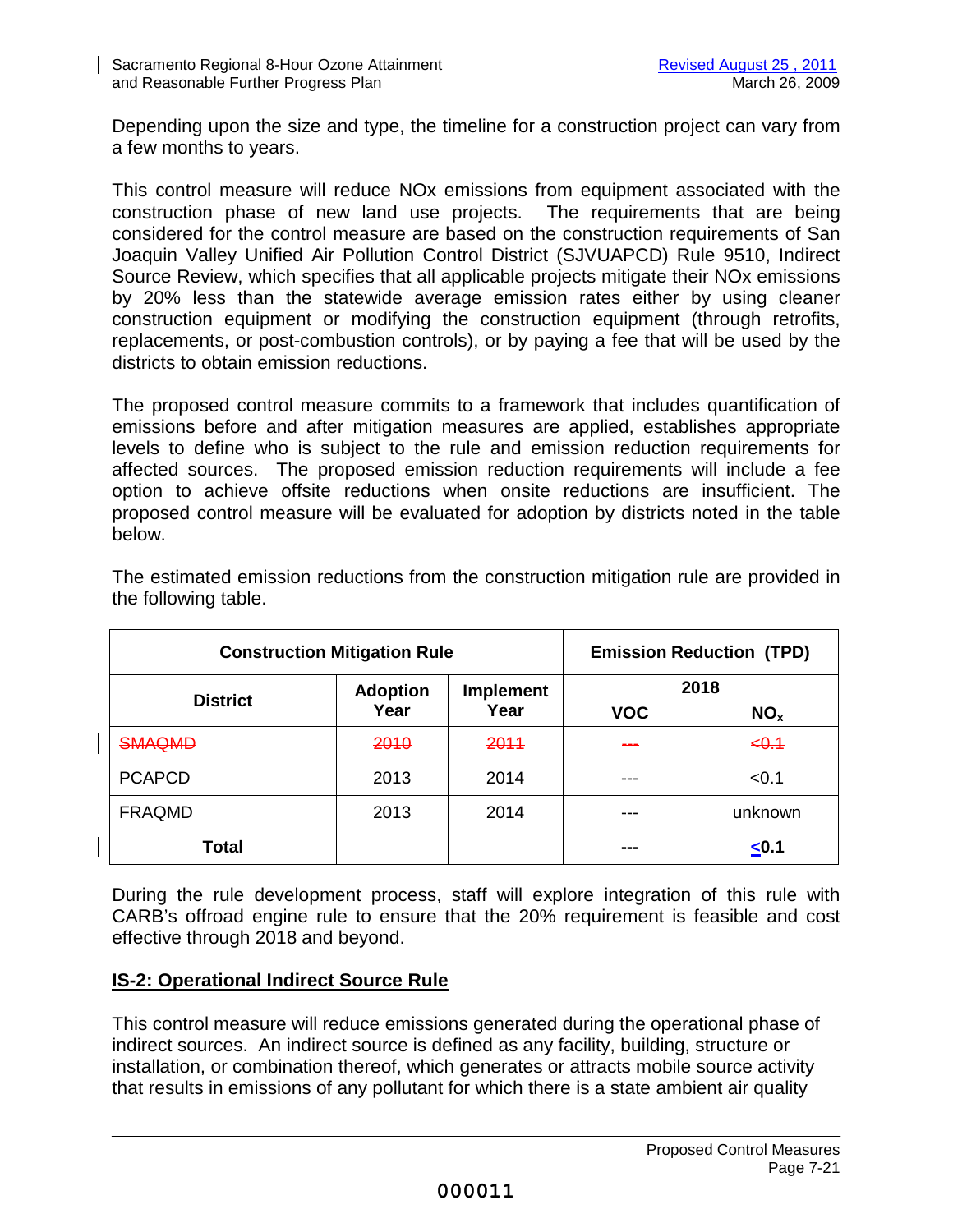$\overline{\phantom{a}}$ 

 $\overline{\phantom{a}}$ 

| Table 7-4                                                          |
|--------------------------------------------------------------------|
| <b>Summary of New Regional and Local Proposed Control Measures</b> |
| <b>Sacramento Nonattainment Area</b>                               |

| <b>Control Measure Name</b>                   | <b>2018 Emission Reductions</b><br>(TPD) |                 |
|-----------------------------------------------|------------------------------------------|-----------------|
|                                               | <b>VOC</b>                               | NO <sub>x</sub> |
| <b>Regional Non-regulatory Measures</b>       |                                          |                 |
| Regional Mobile Incentive Program - On-road   | < 0.1                                    | 0.9             |
| Regional Mobile Incentive Program - Off-road  | < 0.1                                    | < 0.1           |
| Spare The Air Program                         | < 0.1                                    | < 0.1           |
| <b>SACOG Transportation Control Measures</b>  |                                          |                 |
| Urban Forest Development Program              | $0 - 0.2$                                | $-$             |
| <b>Total Regional Non-regulatory Measures</b> | 0.1                                      | 0.9             |
|                                               |                                          |                 |
| <b>Local Regulatory Measures</b>              |                                          |                 |
| <b>Indirect Source Rule - Construction</b>    | $-$                                      | < 0.1           |
| Indirect Source Rule - Operational            | $0 - 0.1$                                | $0 - 0.1$       |
| <b>Architectural Coating</b>                  | 1.5                                      |                 |
| <b>Automotive Refinishing</b>                 | 0.2                                      |                 |
| Degreasing/Solvent Cleaning                   | 1.4                                      |                 |
| <b>Graphic Arts</b>                           | na                                       | --              |
| Miscellaneous Metal Parts and Products        | < 0.1                                    |                 |
| <b>Natural Gas Production and Processing</b>  | 0.1                                      | $-$             |
| <b>Asphalt Concrete</b>                       |                                          | 0.1             |
| Boilers, Steam Generator, and Process Heaters | --                                       | 0.2             |
| IC Engines                                    | --                                       | 0.1             |
| Large Water Heaters and Small Boilers         | $- -$                                    | 0.9             |
| <b>Total Local Regulatory Measures</b>        | 3.2                                      | 1.43            |
|                                               |                                          |                 |
| <b>Total Reductions*</b>                      | 3.4                                      | 2.76            |

Notes: Numbers are truncated to one decimal place. na = not available

\*Total reductions are summed from untruncated values. See summary table in Appendix C – Proposed Control Measures.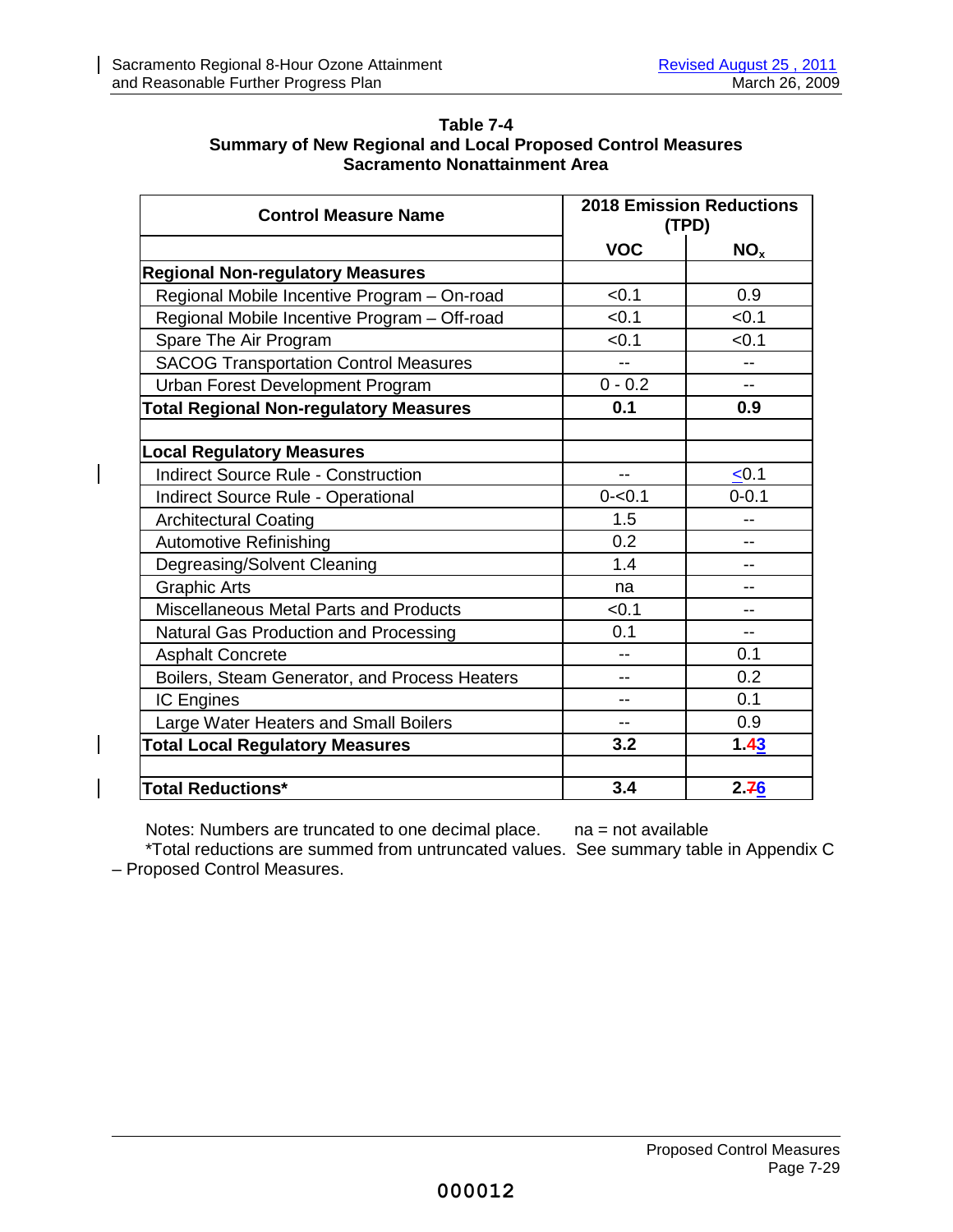The following Table 14-1 contains a summary of the proposed new regional and local control measures and expected VOC and NOx emission reductions for the Sacramento nonattainment area for the 2018 attainment demonstration year. Emission benefits from these new committal measures are estimated to provide reductions of 3 tons per day of VOC and 3 tons per day of NOx in 2018. Some of these new local measures will be adopted by the end of 2008, and emission benefits from just these adopted new measures are estimated to provide reductions of 1 ton per day of VOC in 2018.

| Table 14-1                                                         |
|--------------------------------------------------------------------|
| <b>Summary of New Regional and Local Proposed Control Measures</b> |
| Sacramento Nonattainment Area                                      |

| <b>Control Measure Name</b>                   | <b>2018 Emission Reductions</b><br>(TPD) |                 |
|-----------------------------------------------|------------------------------------------|-----------------|
|                                               | <b>VOC</b>                               | NO <sub>x</sub> |
| <b>Regional Non-regulatory Measures</b>       |                                          |                 |
| Regional Mobile Incentive Program - On-road   | < 0.1                                    | 0.9             |
| Regional Mobile Incentive Program - Off-road  | < 0.1                                    | < 0.1           |
| Spare The Air Program                         | < 0.1                                    | < 0.1           |
| <b>SACOG Transportation Control Measures</b>  |                                          |                 |
| Urban Forest Development Program              | $0 - 0.2$                                |                 |
| <b>Total Regional Non-regulatory Measures</b> | 0.1                                      | 0.9             |
|                                               |                                          |                 |
| <b>Local Regulatory Measures</b>              |                                          |                 |
| <b>Indirect Source Rule - Construction</b>    | $\blacksquare$                           | < 0.1           |
| Indirect Source Rule - Operational            | $0 - 0.1$                                | $0 - 0.1$       |
| <b>Architectural Coating</b>                  | 1.5                                      |                 |
| <b>Automotive Refinishing</b>                 | 0.2                                      |                 |
| Degreasing/Solvent Cleaning                   | 1.4                                      |                 |
| <b>Graphic Arts</b>                           | na                                       |                 |
| Miscellaneous Metal Parts and Products        | < 0.1                                    |                 |
| Natural Gas Production and Processing         | 0.1                                      |                 |
| <b>Asphalt Concrete</b>                       |                                          | 0.1             |
| Boilers, Steam Generator, and Process Heaters |                                          | 0.2             |
| IC Engines                                    | L,                                       | 0.1             |
| Large Water Heaters and Small Boilers         |                                          | 0.9             |
| <b>Total Local Regulatory Measures</b>        | 3.2                                      | 1.43            |
|                                               |                                          |                 |
| <b>Total Reductions*</b>                      | 3.4                                      | 2.76            |

Note: Numbers are truncated to one decimal place.  $na = not available$ \*Total reductions are summed from untruncated values. See summary table in Appendix C – Proposed Control Measures.

The following Table 14-2 contains a summary of SACOG transportation control measures (TCMs) that are included in the Sacramento region's federal 8-hour ozone plan. The TCMs include new and continuing projects and funding programs.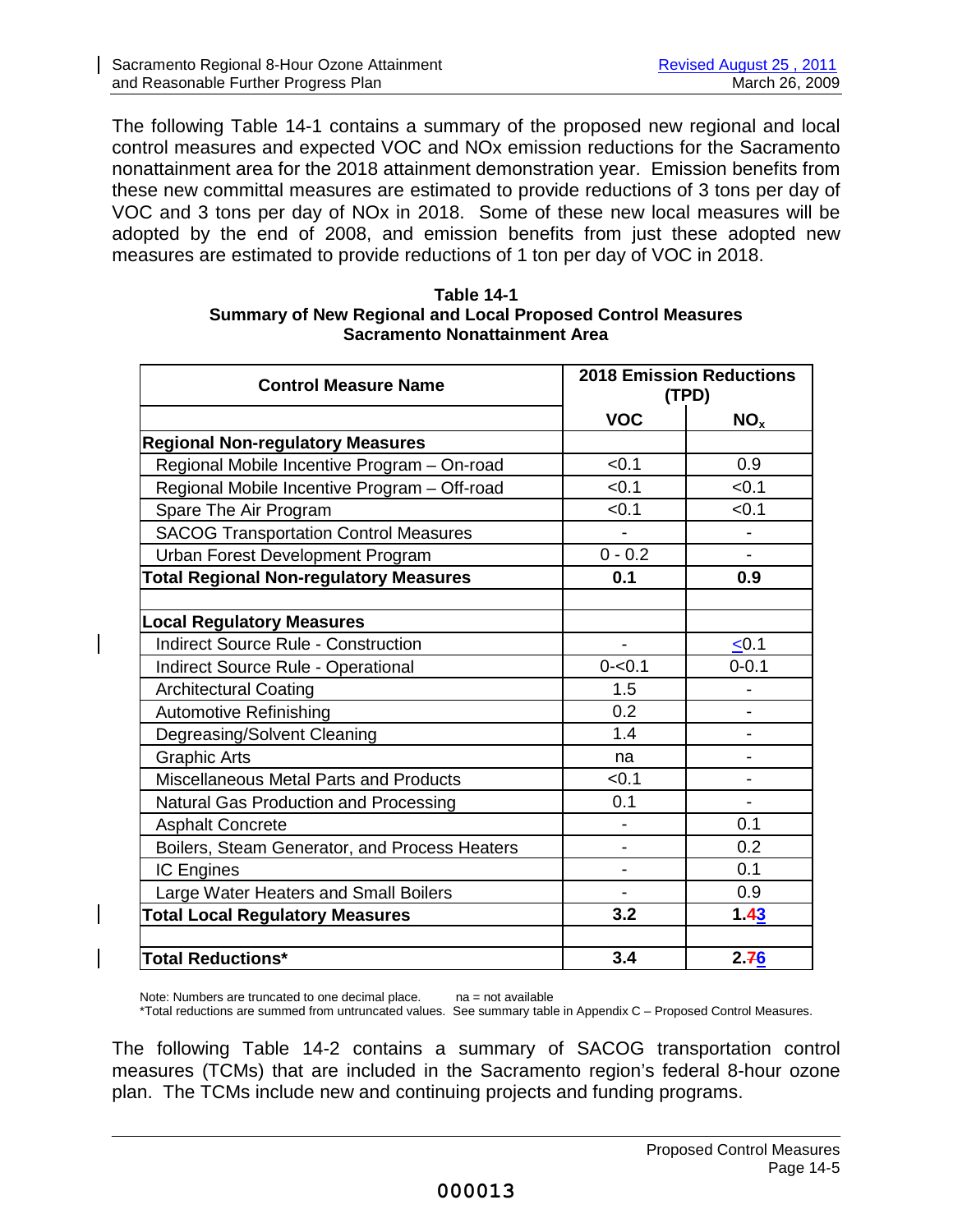$\overline{\phantom{a}}$ 

|                                                                              |              | <b>Emission Reductions</b> |  |
|------------------------------------------------------------------------------|--------------|----------------------------|--|
| <b>Measure Name</b>                                                          |              | (TPD)                      |  |
|                                                                              |              | 2018                       |  |
|                                                                              | <b>VOC</b>   | NO <sub>x</sub>            |  |
| <b>Non-regulatory Measures</b>                                               |              |                            |  |
|                                                                              |              |                            |  |
| Regional Mobile Incentive Program - On-road                                  | 0.060        | 0.910                      |  |
| Regional Mobile Incentive Program - Off-road                                 | 0.005        | 0.013                      |  |
| <b>Spare The Air Program</b><br><b>SACOG Transportation Control Measures</b> | 0.059<br>tbd | 0.046                      |  |
| <b>Urban Forest Development Program</b>                                      | $0 - 0.18$   | tbd                        |  |
|                                                                              |              |                            |  |
| <b>Total Non-regulatory Measures</b>                                         | 0.12         | 0.97                       |  |
|                                                                              |              |                            |  |
| <b>Regulatory Measures</b>                                                   |              |                            |  |
|                                                                              |              |                            |  |
| <b>Indirect Source Rule - Construction Mitigation</b>                        |              | 0.436046                   |  |
| <b>Indirect Source Rule - Operational ISR</b>                                | $0 - 0.04$   | $0 - 0.13$                 |  |
|                                                                              |              |                            |  |
| <b>Stationary and Area-wide Source Measures</b>                              |              |                            |  |
|                                                                              |              |                            |  |
| <b>Architectural Coating</b>                                                 |              |                            |  |
| SMAQMD-442                                                                   | 0.913        |                            |  |
| EDCAQMD-215                                                                  | 0.186        |                            |  |
| FRAQMD-3.15                                                                  | 0.004        |                            |  |
| PCAPCD-218                                                                   | 0.201        |                            |  |
| YSAQMD-2.14                                                                  | 0.214        |                            |  |
| <b>Total Architectural Coating</b>                                           | 1.52         |                            |  |
|                                                                              |              |                            |  |
| <b>Automotive Refinishing</b>                                                |              |                            |  |
| SMAQMD-459                                                                   | 0.113        |                            |  |
| FRAQMD-3.19                                                                  | 0.001        |                            |  |
| PCAPCD-234                                                                   | 0.045        |                            |  |
| YSAQMD-2.26                                                                  | 0.058        |                            |  |
| <b>Total Automotive Refinishing</b>                                          | 0.22         |                            |  |
|                                                                              |              |                            |  |
| <b>Degreasing/Solvent Cleaning</b>                                           |              |                            |  |
| SMAQMD-454/466                                                               | 0.593        |                            |  |
| EDCAQMD-225/235                                                              | 0.076        |                            |  |
| FRAQMD-3.14                                                                  | 0.001        |                            |  |
| YSAQMD-2.24/2.31                                                             | 0.762        |                            |  |
| <b>Total Degreasing/Solvent Cleaning</b>                                     | 1.43         |                            |  |
|                                                                              |              |                            |  |
| <b>Graphic Arts</b>                                                          |              |                            |  |
| YSAQMD-2.29                                                                  |              |                            |  |
| <b>Total Graphic Arts</b>                                                    | ---          |                            |  |
|                                                                              |              |                            |  |
| <b>Miscellaneous Metal Parts and Products</b>                                |              |                            |  |
| EDCAQMD-246                                                                  | 0.002        |                            |  |
| PCAPCD-CM3                                                                   | 0.014        |                            |  |

# **Summary Table of Emission Reductions by Control Measure**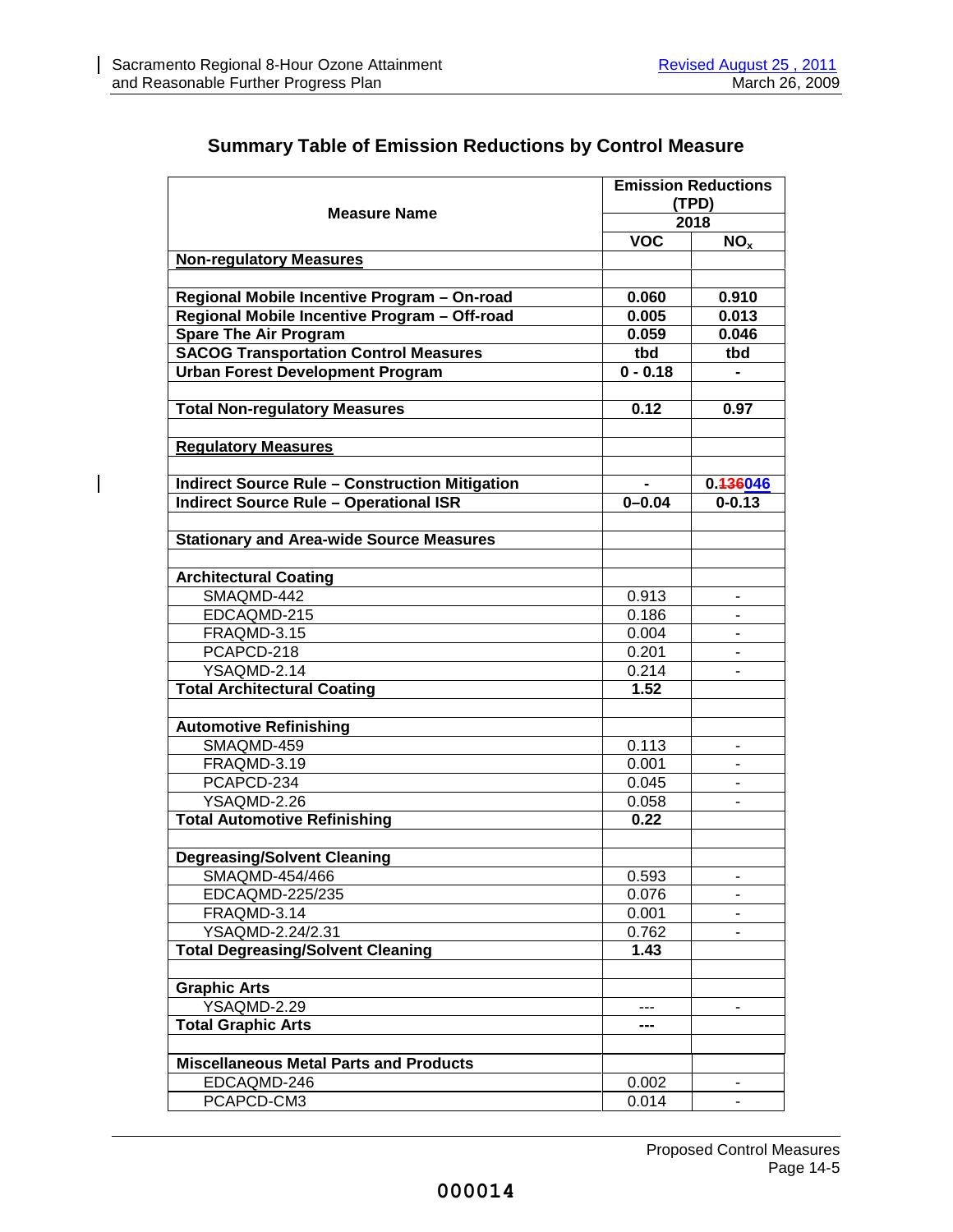H

 $\overline{\phantom{a}}$ 

 $\overline{\phantom{a}}$ 

| <b>Total Miscellaneous Metal Parts and Products</b>  | 0.02  |               |
|------------------------------------------------------|-------|---------------|
|                                                      |       |               |
| <b>Natural Gas Production and Processing</b>         |       |               |
| SMAQMD-461                                           | 0.116 |               |
| <b>Total Natural Gas Production and Processing</b>   | 0.12  |               |
| <b>Asphalt Concrete</b>                              |       |               |
| SMAQMD-471                                           |       | 0.132         |
| PCAPCD-CM1                                           |       |               |
|                                                      |       | 0.036<br>0.17 |
| <b>Total Asphalt Concrete</b>                        |       |               |
| Boilers, Steam Gen. and Process Heaters              |       |               |
| YSAQMD-2.27                                          |       | 0.288         |
| <b>Total Boilers, Steam Gen. and Process Heaters</b> |       | 0.29          |
|                                                      |       |               |
| <b>IC Engines</b>                                    |       |               |
| SMAQMD-412                                           |       | 0.013         |
| FRAQMD-3.22                                          |       | 0.004         |
| YSAQMD-2.32                                          |       | 0.118         |
| <b>Total IC Engines</b>                              |       | 0.14          |
|                                                      |       |               |
| <b>Large Water Heaters and Small Boilers</b>         |       |               |
| SMAQMD-414                                           |       | 0.708         |
| EDCAQMD-239                                          |       | 0.003         |
| FRAQMD-3.23                                          |       | 0.000         |
| PCAPCD-CM2                                           |       | 0.030         |
| YSAQMD-2.37                                          |       | 0.240         |
| <b>Total Large Water Heaters and Small Boilers</b>   |       | 0.98          |
| <b>Total Stationary and Area Source Measures</b>     | 3.30  | 1.58          |
|                                                      |       |               |
| <b>Total Regulatory Measures</b>                     | 3.30  | 1.7263        |
|                                                      |       |               |
| <b>Total Reductions</b>                              | 3.42  | 2.6960        |

tbd = to be determined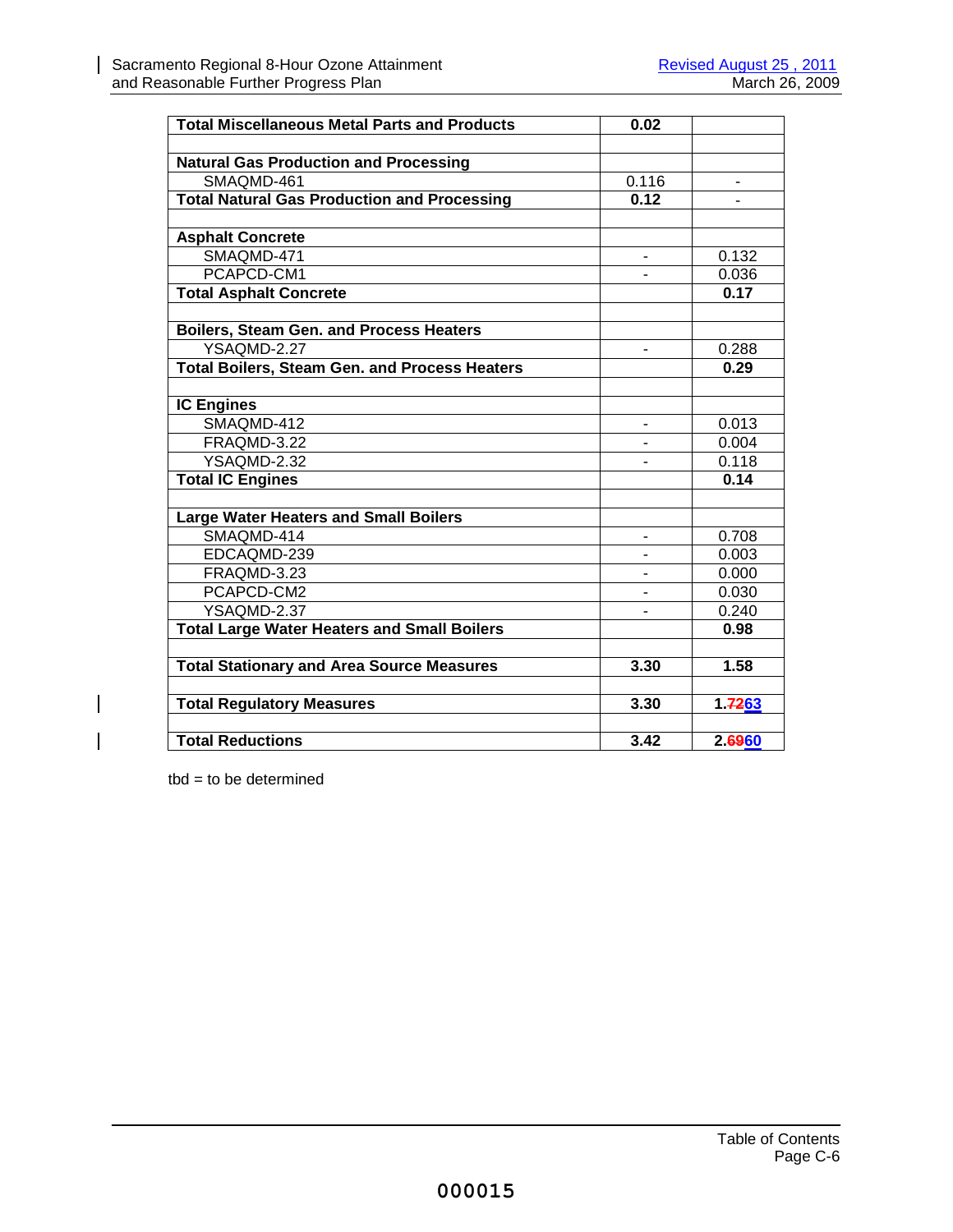# **Emission Inventory**

The SFNA planning emission inventory is presented below for the category associated with construction equipment emissions of NOx. The emissions already account for California Air Resources Board State Implementation Plan measures.

| <b>District</b> | <b>EIC</b> | <b>EIC Description</b>                                                              | <b>NOx Emission Inventory (tpd)</b> |
|-----------------|------------|-------------------------------------------------------------------------------------|-------------------------------------|
|                 | Code       |                                                                                     | 2018                                |
| <b>SMAQMD</b>   | 860-887    | CONSTRUCTION AND MINING EQUIPMENT<br><del>oono inoo ilon and minino Euch ment</del> | 4.6081                              |
| <b>PCAPCD</b>   | 860-887    | <b>CONSTRUCTION AND MINING EQUIPMENT</b>                                            | 0.9172                              |
| <b>FRAQMD</b>   | 860-887    | <b>CONSTRUCTION AND MINING EQUIPMENT</b>                                            | 0.0722                              |
|                 |            | <b>TOTAL</b>                                                                        | 5.59750.9894                        |

# **Emission Reductions**

 $\mathbf{I}$ 

Total NOx emissions from all phases of construction and all other associated emissions will be estimated using URBEMIS 2007, version 9.2 or another construction emission estimation model that the Air Pollution Control Officer deems appropriate. Emission reductions for this measure have been calculated assuming that new construction projects will be required to reduce total construction-related emissions of NOx by 20% below the statewide averages (as required by SJVUAPCD Rule 9510). Applicants will be able to reduce these emissions through either onsite or offsite mitigation. Onsite mitigation will consist of applicants replacing or retrofitting older, higher-emitting construction equipment. Offsite mitigation will allow applicants to pay a fee based on the cost effectiveness of the Carl Moyer, SECAT, or other approved program. The District will secure mitigation for those applicants by funding emission reduction projects elsewhere, following the guidelines of the approved funding program.

Construction projects will be required to comply with this rule if they equal or exceed any of the following thresholds (based on SJVUAPCD Rule 9510):

- 50 residential units;
- 2,000 sq. feet of commercial space;
- 25,000 sq. feet of light industrial space;
- 100,000 sq. feet of heavy industrial space;
- 20,000 sq. feet of medical office space;
- 39,000 sq. feet of general office space;
- 9,000 sq. feet of educational space;
- 10,000 sq. feet of government space;
- 20,000 sq. feet of recreational space; or
- 9,000 sq. feet of space not identified above

In order to estimate potential future emission reductions, District staff used the State Water Resources Control Board storm water permit data and the default assumptions built into the construction emissions model URBEMIS. The storm water data provided the acres and type (residential, commercial, industrial) for all projects occurring in the SFNA over two acres. In order to condense this data, projects were categorized by their size and averaged over a three-year period (2004 through 2006). Because the storm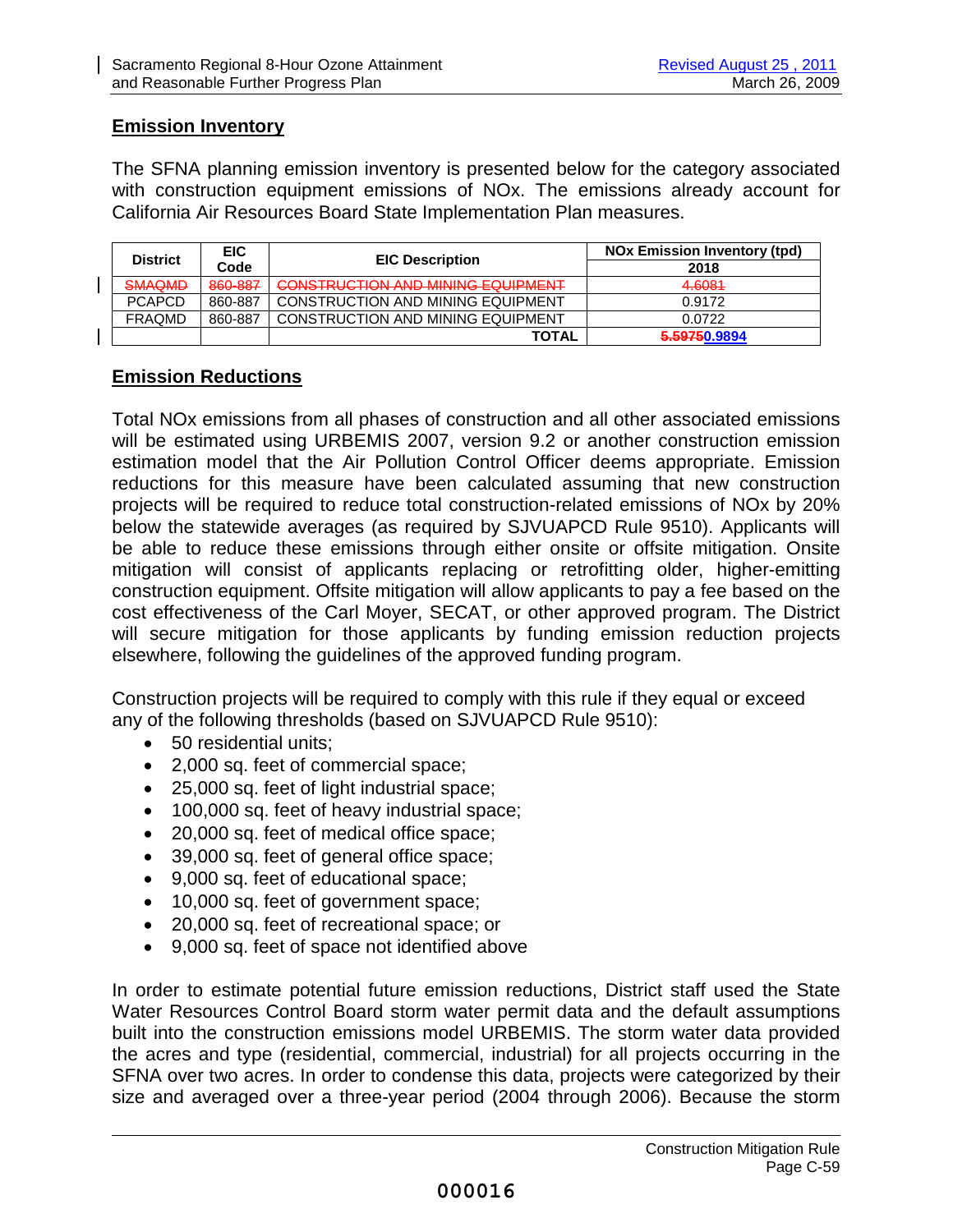water database does not give project specifics beyond the type and size, all projects labeled residential were assumed to be entirely residential and other projects not labeled residential were assumed to be entirely commercial.

Defaults from URBEMIS including average residential and commercial density, the type and amount of construction equipment used for different sized projects, and the construction phase timelines were used to estimate calendar year 2008 emissions for the projects obtained from the storm water database. The NOx emissions from all applicable project groups were totaled and reductions were assumed to be 20% of this total with an 80% compliance rate. The reductions were compared to the 2008 SFNA emission inventory to derive a percent reduction that could be applied to the 2018 inventory.

Annual NOx emission reductions are summarized below for the districts planning to adopt this control measure in the SFNA.

| <b>District</b>                   | 2018 (tpd)        |
|-----------------------------------|-------------------|
| <b>SMAOMD</b><br><del>ownum</del> | <del>0.0905</del> |
| <b>PCAPCD</b>                     | 0.0462            |
| <b>TOTAL</b>                      | 0.43670462        |

There are no emission reductions estimated for the portion of FRAQMD in the SFNA because there were no new land use projects shown for 2004 to 2006 in the California storm water database for this area. It is assumed that new construction will occur and, therefore this control measure will achieve ozone precursor emission reductions from those future projects in the FRAQMD.

# SMAQMD

Adoption year: 2010 Implementation year: 2011

PCAPCD Adoption year: 2013 Implementation year: 2014

FRAQMD Adoption year: 2013 Implementation year: 2014

# **Cost Effectiveness**

It is anticipated that developers will not choose to perform onsite mitigation when the cost for doing so would exceed the cost of paying mitigation fees. Therefore, the upper bound of cost effectiveness for this measure is based on the mitigation fees. The fees have been estimated based on the current Carl Moyer program cost effectiveness of \$16,000 per ton of NOx reduced.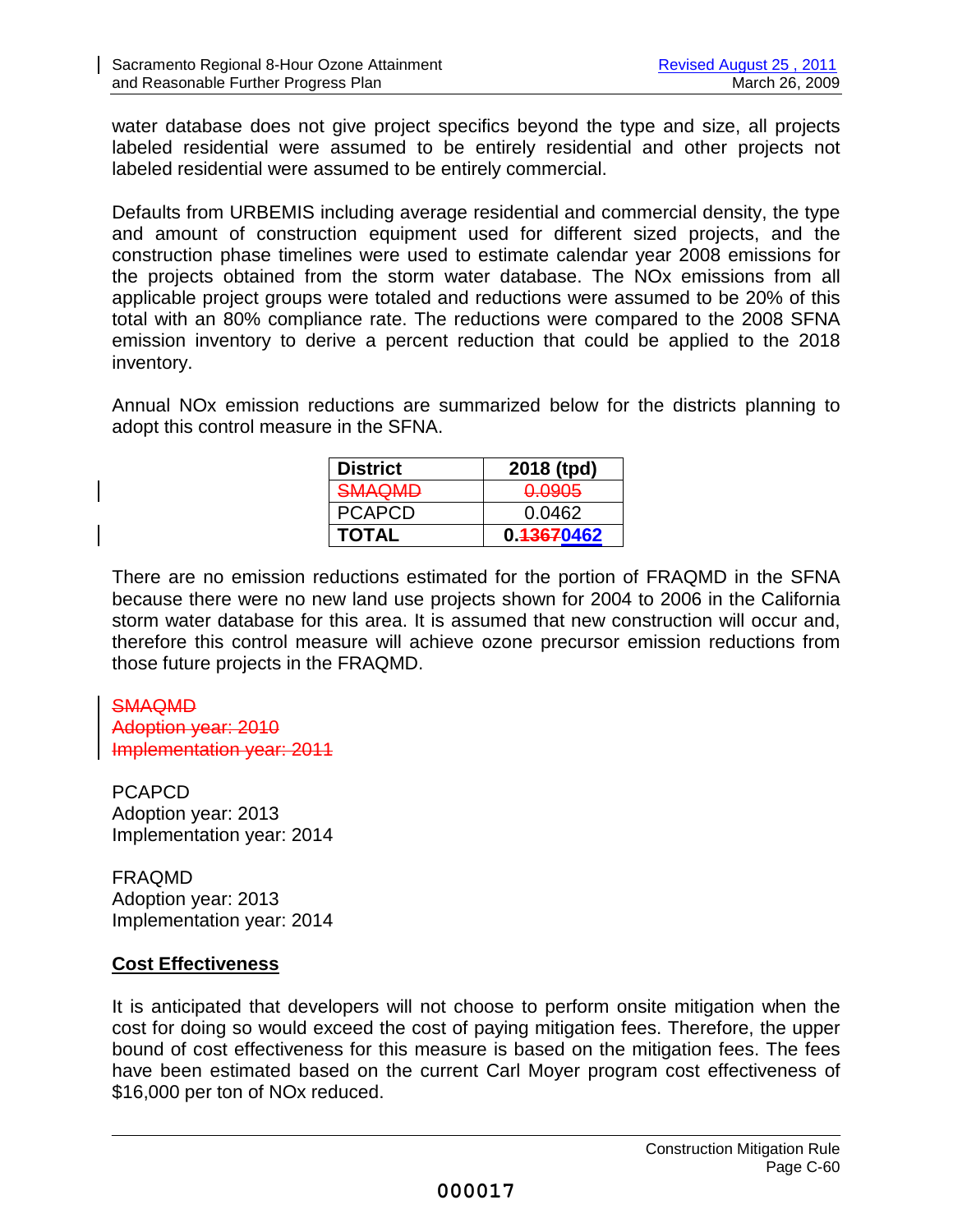# **Authority**

The districts are authorized to adopt and implement regulations to reduce or mitigate emissions from indirect and areawide sources of air pollution by Health and Safety Code Section 40716. In addition, SMAQMD is specifically authorized to adopt regulations to limit or mitigate the impact on air quality of indirect or areawide sources by Health and Safety Code Section 41013.

# **Implementation**

This control measure will be implemented by **SMAQMD**, PCAPCD<sub>7</sub> and FRAQMD.

# **References**

CARB Ozone SIP Planning Inventory, Version 1.06, Sacramento NAA (RF#980), February 28, 2007

SJVUAPCD "Rule 9510, Indirect Source Review (ISR)." Adopted December 15, 2005

SJVUAPCD "Final Draft Staff Report – Rule 9510, Indirect Source Review (ISR), Rule 3180, Administrative Fees for Indirect Source Review." December 15, 2005

State Water Resources Control Board "Statewide Construction Storm Water Database Active Notice of Intents (NOIs)." http://www.swrcb.ca.gov/stormwtr/databases.html.

URBEMIS 2007, Version 9.2, July 2007.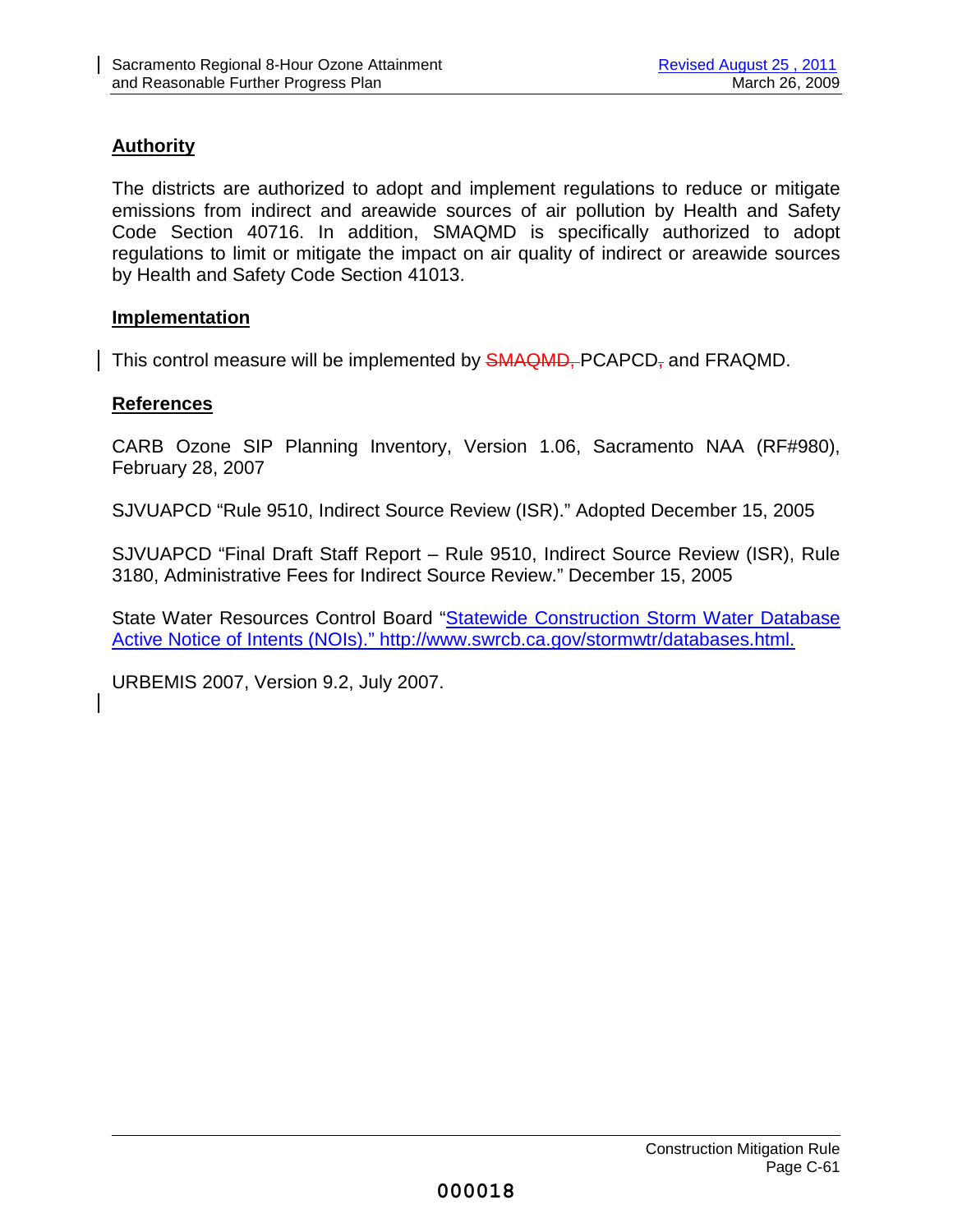| Table H-2<br><b>SMAQMD Stationary/Area Source Control Measures Considered</b> |                                                |                                                                                                                                                    |                                                                                                                                                          |                                                                                                    |
|-------------------------------------------------------------------------------|------------------------------------------------|----------------------------------------------------------------------------------------------------------------------------------------------------|----------------------------------------------------------------------------------------------------------------------------------------------------------|----------------------------------------------------------------------------------------------------|
| <b>Measure</b><br>No.                                                         | <b>Title</b>                                   | <b>Current Requirements</b>                                                                                                                        | <b>Opportunity for</b><br><b>Strengthening</b>                                                                                                           | <b>Conclusion</b>                                                                                  |
|                                                                               | Production of<br>Wood/paper<br>products        | None                                                                                                                                               | Require VOC limits for<br>manufacturing<br>wood/paper products.                                                                                          | Not Recommended<br>- No sources                                                                    |
|                                                                               | Industrial<br>Wastewater                       | None                                                                                                                                               | Require VOC limits and<br>control system from<br>wastewater system                                                                                       | Not Recommended<br>- Evaluated for<br>Attainment<br>Advancement                                    |
|                                                                               | Wastewater at<br>Sewage<br>Treatment<br>Plants | None                                                                                                                                               | Require VOC limits and<br>control system for<br>wastewater sewage<br>treatment plant                                                                     | Not Recommended<br>- Evaluated for<br>Attainment<br>Advancement                                    |
| 201                                                                           | Lower permit<br>exemption                      | Permit exemptions and thresholds                                                                                                                   | Lower permit threshold<br>to bring more sources<br>and equipment under<br>permit program                                                                 | Not Recommended<br>- Evaluated for<br>Attainment<br>Advancement                                    |
|                                                                               | Green Waste<br>Composting                      | None                                                                                                                                               | Establish VOC limits<br>similar to the rule<br>adopted by SJVUAPCD                                                                                       | Not Recommended<br>- Evaluated for<br>Attainment<br>Advancement                                    |
|                                                                               | Co-Composting<br>and Biosolids                 | None                                                                                                                                               | Establish VOC reducing<br>requirements equivalent<br>to SJVUAPCD/SCAQMD                                                                                  | Not Recommended<br>- Evaluated for<br>Attainment<br>Advancement                                    |
|                                                                               | <b>Glass Furnaces</b>                          | None                                                                                                                                               | Establish NO <sub>x</sub> limits for<br>glass furnaces                                                                                                   | Not Recommended<br>- No sources                                                                    |
|                                                                               | Central<br><b>Furnaces</b>                     | None                                                                                                                                               | Establish NO <sub>x</sub> limits for<br>central furnaces                                                                                                 | Not Recommended<br>- Evaluated for<br>Attainment<br>Advancement                                    |
| $IS-1$                                                                        | <b>ISR</b><br>Construction                     | None                                                                                                                                               | Implement construction<br>mitigation rule to reduce<br>off-road construction<br>NO <sub>x</sub> emissions<br>associated with new land<br>use development | <b>Control Measure</b><br>Not recommended<br>$-$ Evaluated for<br><b>Attainment</b><br>Advancement |
| $IS-1$                                                                        | <b>ISR</b><br>Construction                     | None                                                                                                                                               | Implement construction<br>mitigation rule to reduce<br>off-road construction<br>VOC emissions<br>associated with new land<br>use development             | Not Recommended<br>- Evaluated for<br>Attainment<br>Advancement                                    |
| $IS-2$                                                                        | <b>ISR</b><br>Operational                      | None                                                                                                                                               | Mitigate increased<br>emissions associated<br>with new land<br>use/development<br>projects                                                               | <b>Control Measure</b>                                                                             |
| 501                                                                           | Agricultural<br>Burning/Open<br><b>Burning</b> | Conditions under which burning<br>must be conducted, when allowed,<br>to minimize smoke; Burning is not<br>allowed on days declared No-Burn<br>Day | Prohibit burning of waste                                                                                                                                | Not Recommended<br>- Evaluated for<br>Attainment<br>Advancement                                    |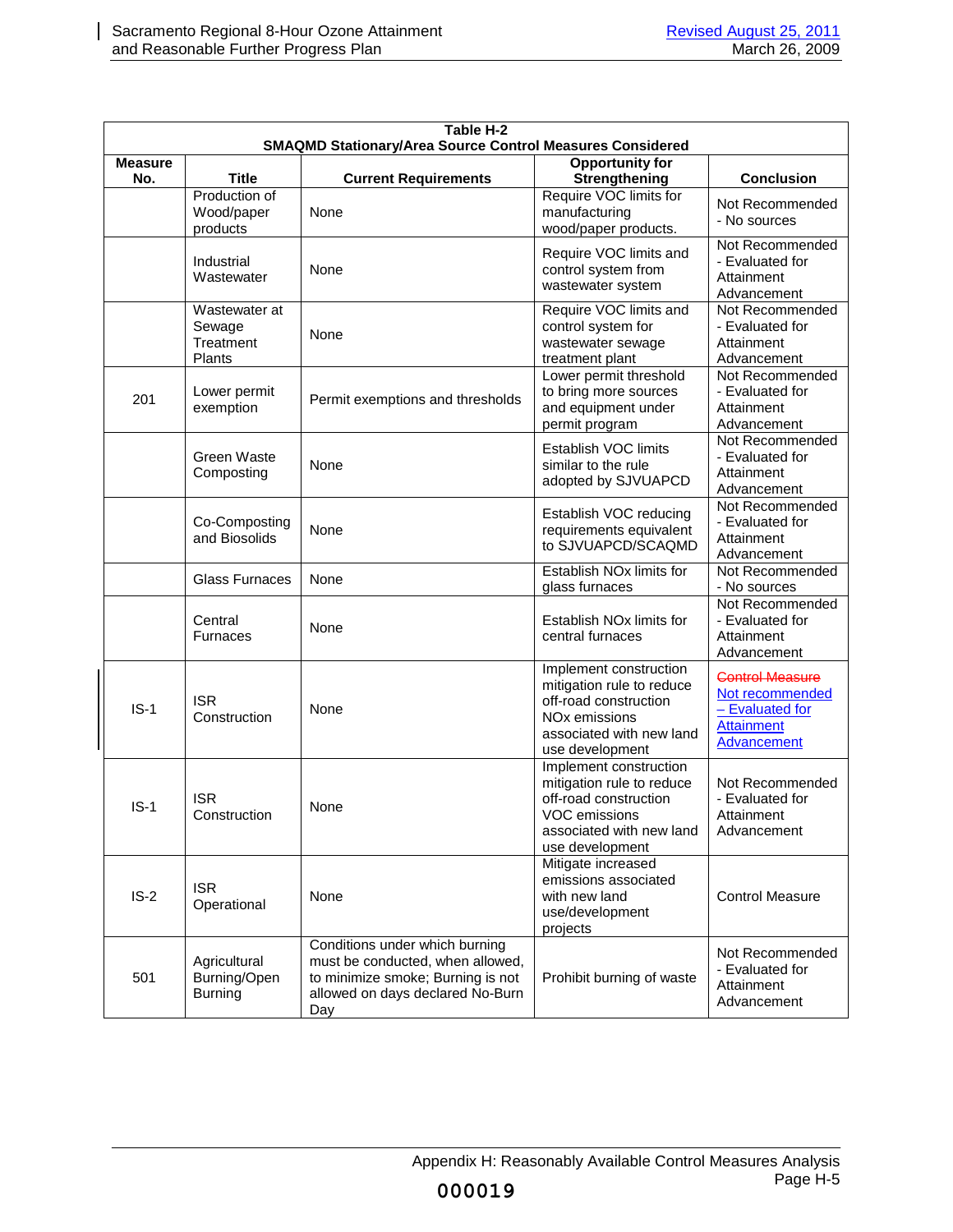**Attachment C**

**Staff Report**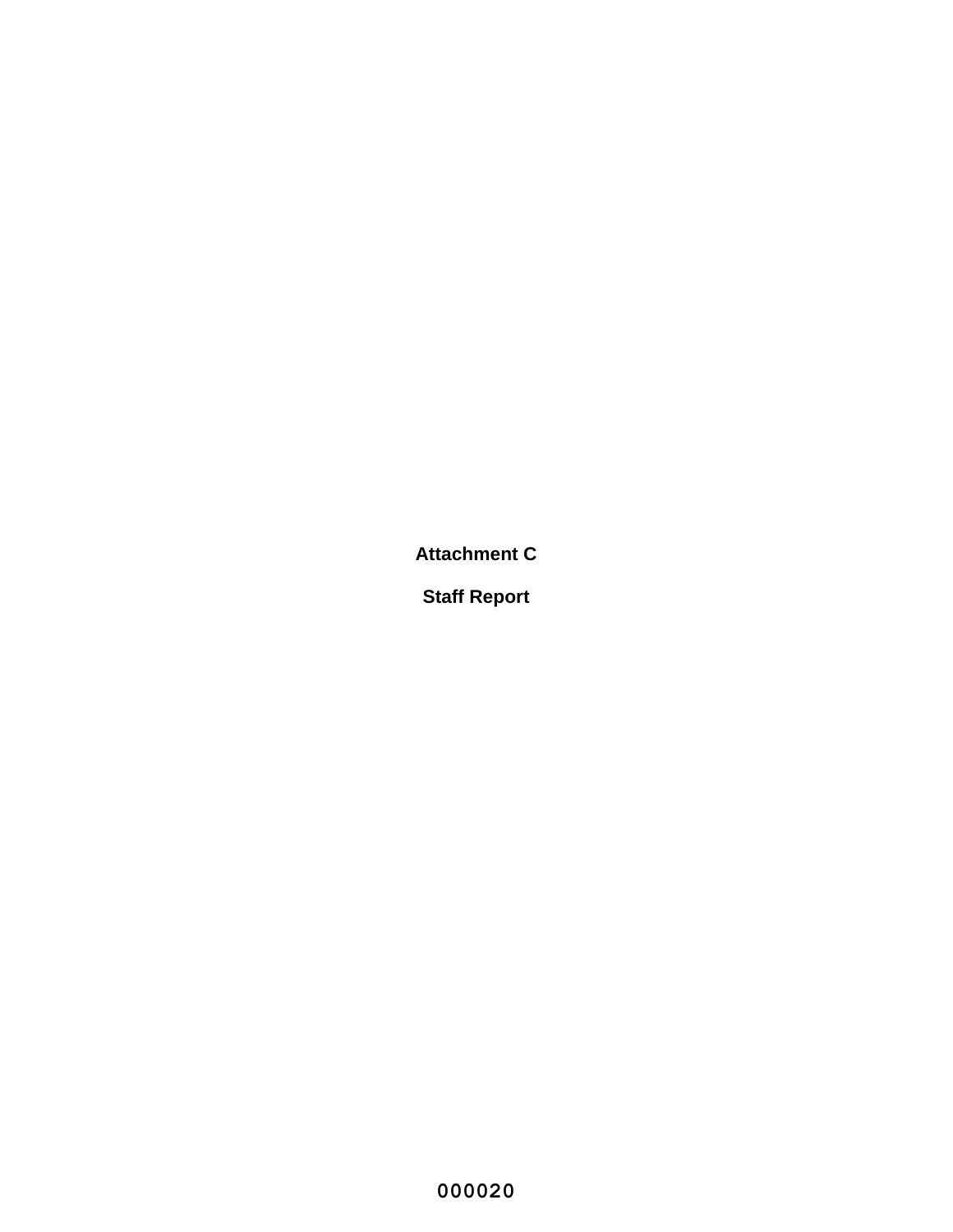#### **SACRAMENTO METROPOLITAN AIR QUALITY MANAGEMENT DISTRICT**

# **STAFF REPORT**

#### **REVISION TO THE 2009 SACRAMENTO REGIONAL 8-HOUR OZONE ATTAINMENT AND REASONABLE FURTHER PROGRESS PLAN: REMOVAL OF CONTROL MEASURE IS-1, CONSTRUCTION MITIGATION**

**July 27, 2011**

| Prepared by: | Joe Carle                             |
|--------------|---------------------------------------|
|              | <b>Associate Air Quality Engineer</b> |

**Reviewed by:** Kevin J. Williams, Ph.D. Program Coordinator

> Aleta Kennard Program Supervisor

**Approved by:** Brigette Tollstrup Division Manager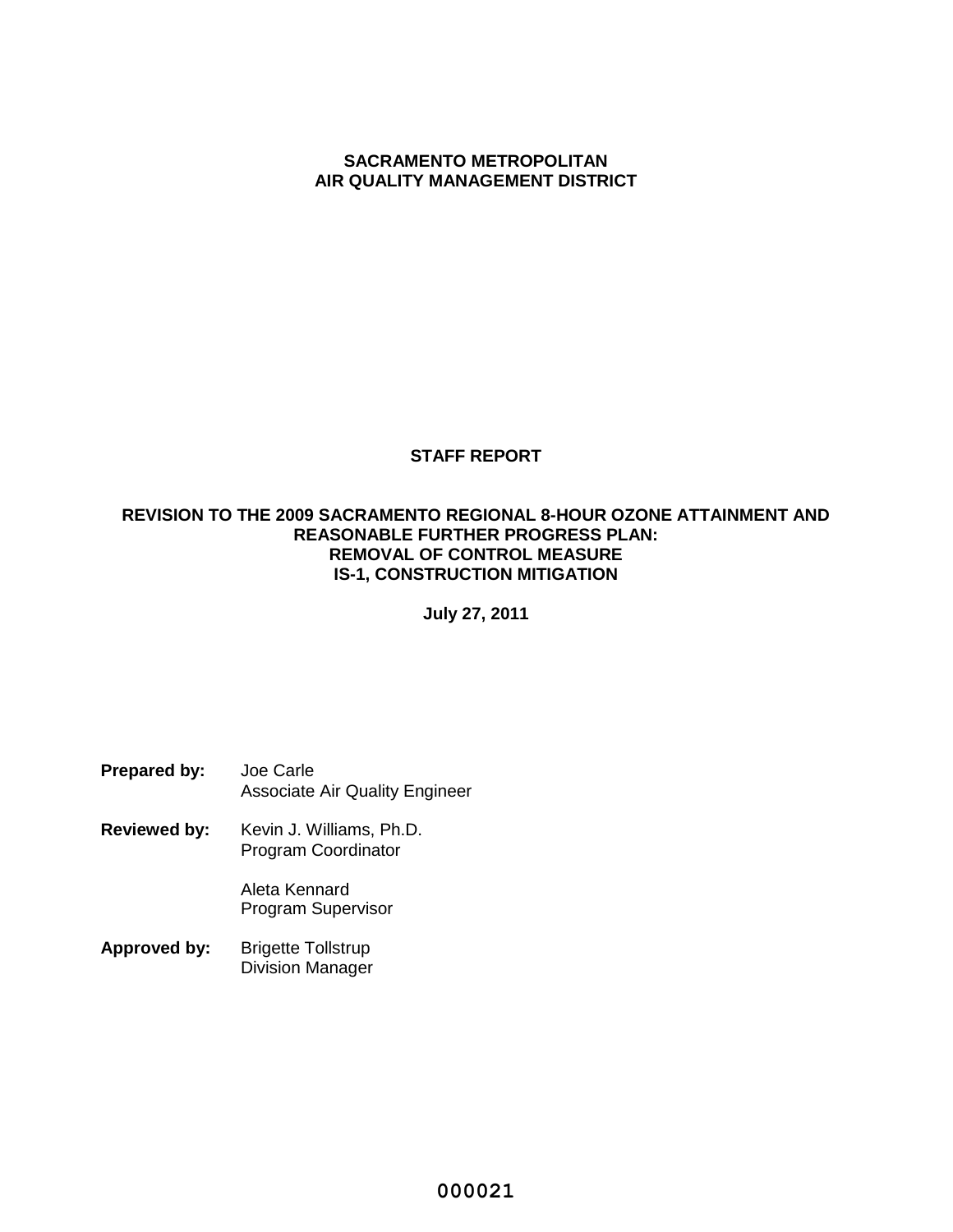# **INTRODUCTION**

The Sacramento Metropolitan Air Quality Management District (SMAQMD) included the indirect source review (ISR) emissions control measure IS-1 in the Sacramento Regional 8-Hour Ozone Attainment and Reasonable Further Progress Plan (Plan.)<sup>1</sup> This measure requires mitigating reductions for construction related emissions of new land use development projects. The concepts would implement a program similar to that of the District's current California Environmental Quality Act (CEQA) review program and are modeled in part after San Joaquin Valley Rule 9510. Since the approval of the Plan by the districts of the Sacramento Federal Nonattainment Area (SFNA) and the California Air Recourses Board (CARB), several factors have led Staff to recommend that control measure IS-1 be removed from the Plan and re-evaluated at a later time. These factors include:

- A more consistent implementation by lead agencies of the District's recommended CEQA mitigation measures.
- The recent impact of the economic downturn on Sacramento County and the construction and development industry.
- Changes in the off-road emissions inventories, which contributes to a decrease in the estimated emissions reduction potential from control measure IS-1.
- Fees associated with indirect source rules may be subject to Proposition 26 which would require a two-thirds vote from the public to be established.

Staff has evaluated the removal of control measure IS-1 from the Plan and has concluded that the removal will not change or interfere with the attainment demonstration or reasonable further progress (RFP) demonstration, and does not change the reasonably available control measure (RACM) and contingency measure conclusions.

This staff report will review the anticipated measure and public process to date, review background information regarding the model construction mitigation concepts, and the legal requirements associated with this measure and this action. The report will discuss the reasons for removing this measure from the Plan now, and an anticipated schedule for re-consideration.

# **BACKGROUND**

#### **Plan Overview**

In January and February of 2009, the Governing Boards of the SFNA districts approved the Plan. The Plan includes the information and analyses to fulfill the federal Clean Air Act (CAA) requirements for demonstrating reasonable further progress and attainment of the 1997 8-hour ozone National Ambient Air Quality Standard (NAAQS) in the Sacramento region. In addition, the Plan establishes an updated emissions inventory, provides photochemical modeling results, proposes adoption of control measures to meet CAA RACM requirements, and sets new motor vehicle emission budgets for transportation conformity purposes. The Plan was approved by CARB on March 26, 2009 and submitted to the U.S. Environmental Protection Agency (EPA) on April 17,

<sup>&</sup>lt;sup>1</sup> "Sacramento Regional 8-hour Ozone Attainment and Reasonable Further Progress Plan", EDCAQMD, FRAQMD, PCAPCD, SMAQMD, YSAQMD, March 26, 2009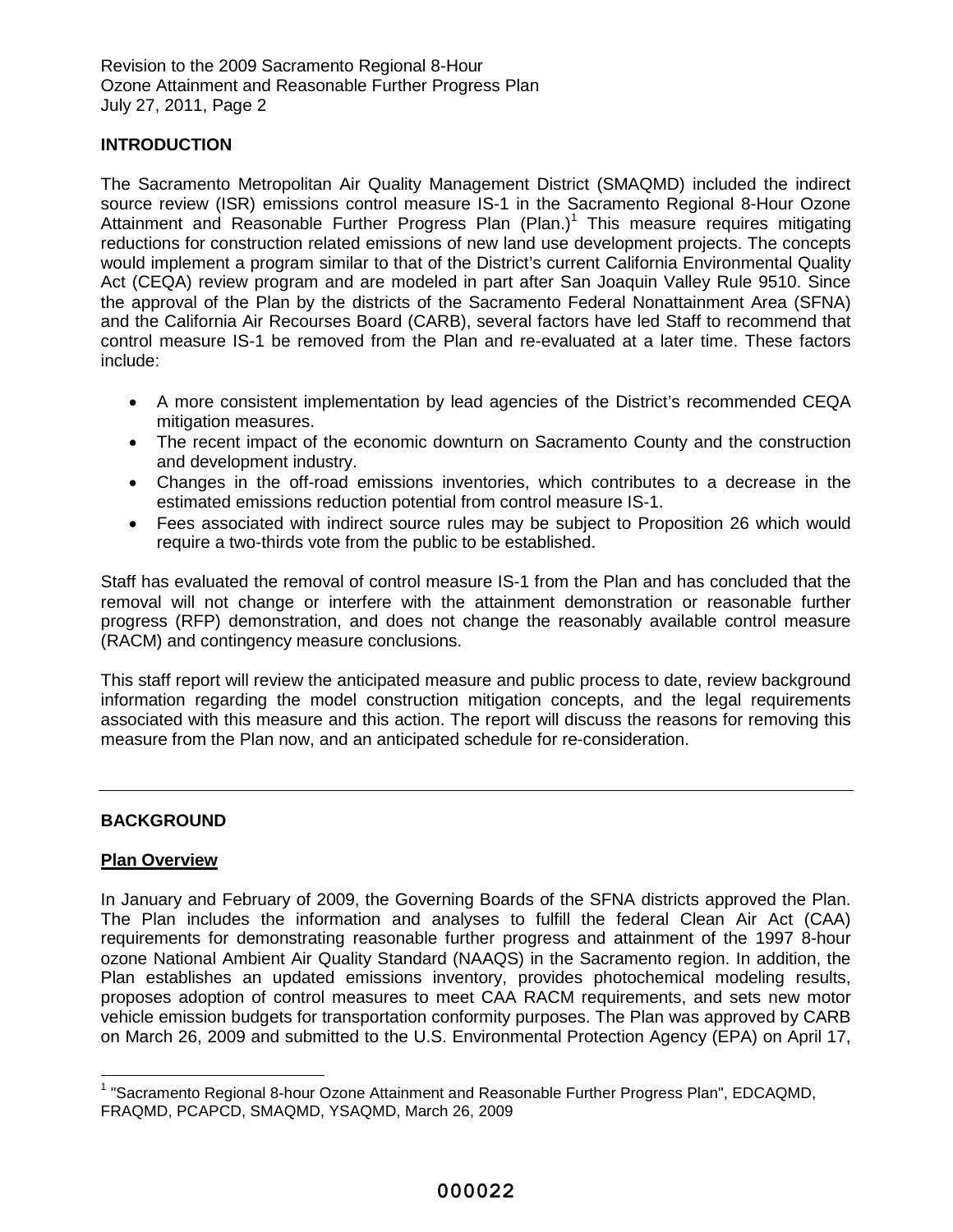2009. The Plan has not yet been approved by the EPA. The Plan includes the following elements:

- Attainment demonstration
- Reasonable further progress demonstration
- Reasonably available control measures
- **•** Emissions inventory
- Motor vehicle emissions budget
- General conformity budgets
- Photochemical modeling
- Contingency measures

The control measure IS-1 and its associated emissions reductions were not included in or relevant in any way to the following Plan elements:

- $\bullet$  Emissions inventory<sup>2</sup>
- $\bullet$  Motor vehicle emissions budgets<sup>3</sup>
- $\bullet$  General conformitv<sup>4</sup>
- Photochemical modeling<sup>5</sup>

# **Construction Mitigation Rule Control Measure IS-1**

Control measure IS-1, Construction Mitigation Rule, includes a commitment from the District and two other districts in the Sacramento region to adopt a rule to mitigate emissions generated by equipment used during the construction phase of a land use project. The requirements considered for the rule are based on the District's CEQA mitigation program and the construction requirements of San Joaquin Valley Unified Air Pollution Control District (SJVUAPCD) Rule 9510, Indirect Source Review<sup>6</sup>. Both require projects to mitigate their NOx emissions by an amount equal to 20% of the statewide average emissions either by using cleaner construction equipment, by modifying the construction equipment (through retrofits, replacements, or post-combustion controls), or by paying a fee that will be used by the district to obtain emission reductions.

Control measure IS-1 anticipated providing project proponents with the option to use on-site measures, or to pay a fee which the District would use to secure mitigation from off-site emission reduction projects. Off-site mitigation fees would be calculated based on the cost of off-site mitigation projects and the amount of mitigating emission reductions required.

The Plan estimate<sup>7</sup> of the emission reductions from IS-1, construction mitigation rule, is 0.09 tons per day of NOx in 2018.

 $^{2}$  Ibid. Section 5.5 states that the emissions inventory forecasts did not include benefits from measures that had not been adopted by December 31, 2006.

 $3$  Ibid. Appendix F only includes regional reductions from on-road mobile incentive strategy. Appendix C control measure descriptions show that there are no on-road emissions reductions from IS-1.

<sup>&</sup>lt;sup>4</sup> Ibid. The general conformity inventory listed in Table 12-1 only includes aircraft and ground support emissions that would not be impacted by IS-1.

<sup>&</sup>lt;sup>5</sup> Ibid. Section 6.3 of Appendix B states that the forecasted emissions used in the modeling accounts for the effects of growth and the effects of adopted emission control rules.

 $6$  SJVUAPCD, "Rule 9510, Indirect Source Review (ISR)" and "Final Draft Staff Report – Rule 9510, Indirect Source Review (ISR), Rule 3180, Administrative Fees for Indirect Source Review." Adopted December 15, 2005.

<sup>&</sup>lt;sup>7</sup> "Sacramento Regional 8-hour Ozone Attainment and Reasonable Further Progress Plan", EDCAQMD, FRAQMD, PCAPCD, SMAQMD, YSAQMD, March 26, 2009 Appendix C pgs C58-C67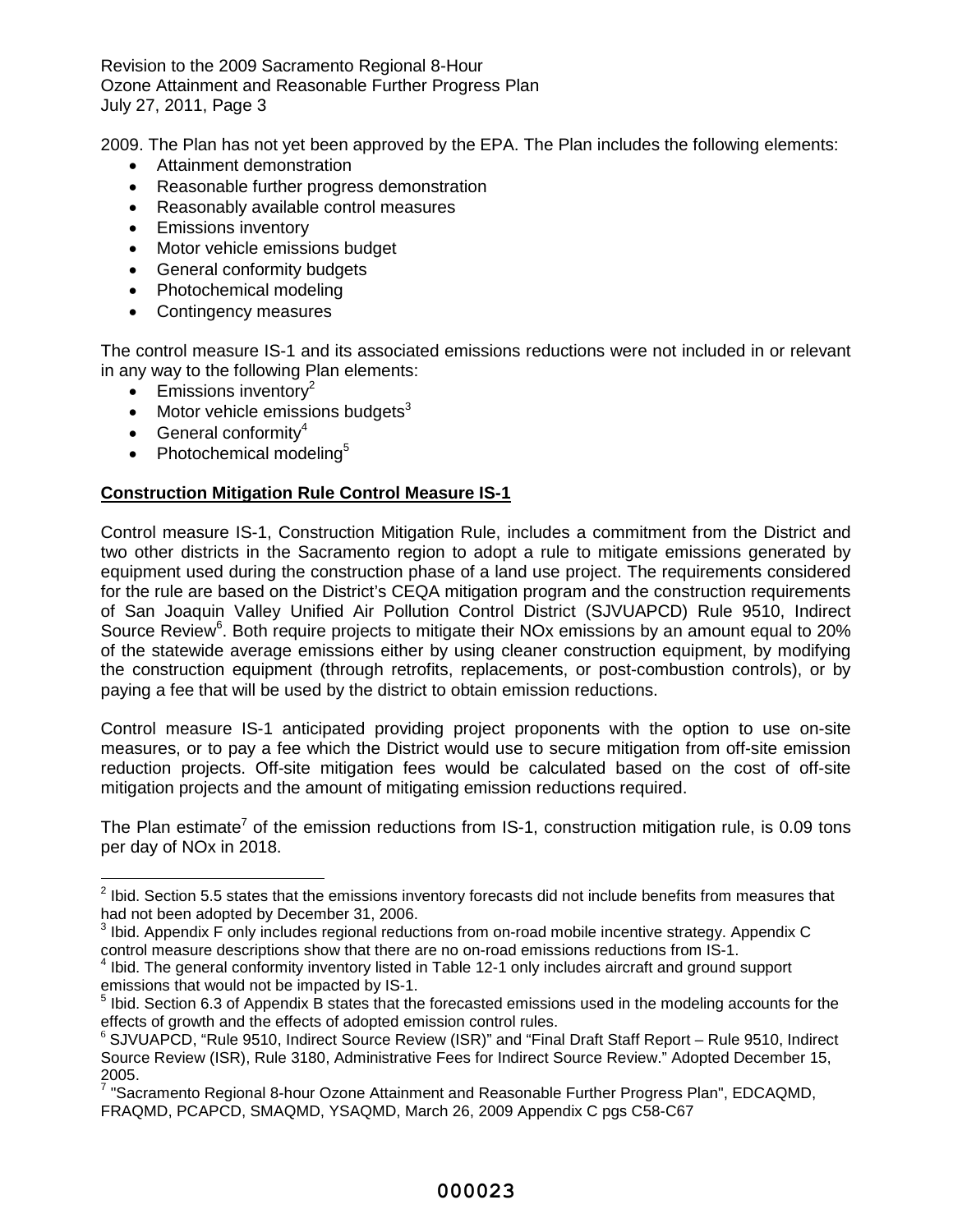In 2010, Staff began development of a concept paper for Rule 1052, Construction Mitigation, to implement control measure IS-1. Staff held scoping meetings with local jurisdictions and industry on May 4, 2010 and on July 20, 2010, respectively. After considering comments and suggestions from the scoping meetings, Staff held a public workshop on August 3, 2010. On August 26, 2010, the SMAQMD Board of Directors considered the IS-1 (Rule 1052 – Construction Mitigation) concept paper<sup>8</sup>. At the meeting, representatives from Environmental Defense and Breathe California testified in support of Rule 1052. A representative from the North State Building Industry Association testified about concerns regarding the administrative fees.

# **SJVUAPCD Rule 9510**

Control measure IS-1 is modeled, in part, after the construction portion of SJVUAPCD Rule 9510, Indirect Source Review (ISR). Currently, Rule 9510 (adopted 12/15/05) is the only air district indirect source rule to address emissions from construction equipment. The SJVUAPCD rule requires projects to mitigate their construction equipment's NOx emissions by an amount equal to 20% of the statewide average emission rates. Project proponents may meet these goals by using cleaner construction equipment, by modifying the construction equipment (through retrofits, replacements, or post-combustion controls), or by paying a fee that will be used by the district to obtain emission reductions.

Recently, the U.S. Environmental Protection Agency (EPA) reviewed SJVAPCD Rule 9510 and in May 2010, released a technical support document (TSD) on the rule<sup>9</sup>. The TSD focused on two approvability issues with Rule 9510. First, the EPA felt the rule needed to better outline how mitigation measures would be enforced and verified. Second, the district needed to demonstrate to the EPA how the off-site mitigation program would follow the EPA's Economic Incentive Programs guidelines. This would require the off-site mitigation program to include criteria, policies, and procedures to ensure that the reductions are surplus (including identifying potential source categories for the reductions) with publicly accessible and transparent tracking and evaluation of the program on a real-time basis. EPA staff recommended approval of Rule 9510 into the State Implementation Plan on the condition that the emission reductions claimed by the rule not be credited towards any attainment or rate of reasonable further progress demonstration because it does not fully comply with the EPA's approvability criteria and policies.

# **SMAQMD CEQA Review Program**

CEQA requires that public agencies consider and disclose the environmental effects of their decisions to the public and governmental decision-makers. Further, it mandates that agencies implement feasible measures or alternatives that would mitigate significant adverse effects on the environment. Typically, a developer will prepare an Environmental Impact Report, Negative Declaration, or Mitigated Negative Declaration that identifies any significant environmental impacts of the project and indicates the manner in which significant impacts will be mitigated or avoided, if required.

<sup>&</sup>lt;sup>8</sup> "Concept Paper - Rule 1052 Construction Mitigation" SMAQMD June 26, 2010 http://www.airquality.org/bod/2010/AugRule1052ConceptPaper.pdf

<sup>&</sup>lt;sup>9</sup> Wong. "Technical Support Document for EPA's Rulemaking for the California State Implementation Plan

Regarding San Joaquin Valley Unified Air Pollution Control District Rule 9510, Indirect Source Review (ISR)" May 10, 2010.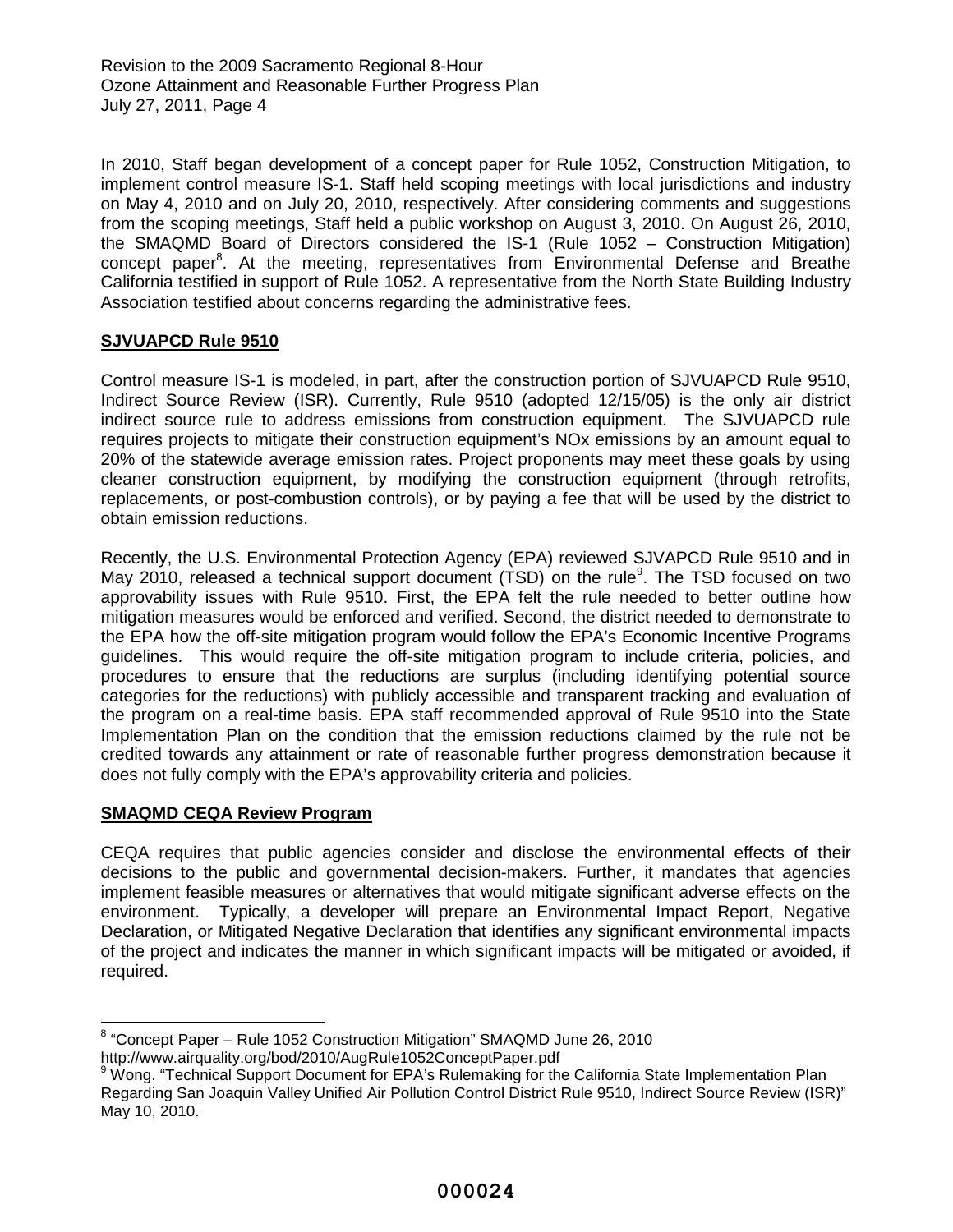In the mid-1990's, the District first established air quality thresholds of significance. The District staff also established guidelines to help project proponents mitigate significant air quality impacts. This information has been revised periodically since. District staff reviews environmental documents and provides comments to the lead agency (city, county, state, or federal government) on the adequacy of the air quality assessment. For each project, Staff examines the potential air quality impacts during construction and throughout the operational life.

The District has established an emission threshold of 85 pounds of NOx per day for construction projects as a significant air quality impact. For those projects with a significant air quality impact, the District recommends that on-site mitigation be required to reduce construction-related emissions of NOx by 20% and PM10 by 45%. If a project uses mitigation but is still over the significance threshold, then fees must be paid, if required by the lead agency, to offset those excess emissions through off-site mitigation.

As proposed, control measure IS-1 requires standards and reductions very similar to the District's CEQA mitigation guidelines. An objective of the control measure was to allow the District to require, implement, and enforce air quality mitigation directly, rather than rely on the lead agencies mitigation requirements.

#### **LEGAL MANDATES**

#### **Clean Air Act Plan Requirements**

The District is part of the SFNA, which is designated as a "severe" nonattainment area for the federal 8-hour ozone standard. The federal CAA requires nonattainment areas to prepare and submit to EPA an 8-hour ozone plan that meets specific requirements, including:

- Attainment demonstration. Sections 172(c)(1) and 182(c)(2)(A) of the CAA require a demonstration that the plan will provide for attainment of the national ambient air quality standard as expeditiously as practicable by the applicable attainment date. The demonstration must be based on photochemical grid modeling. The attainment date for nonattainment areas classified as "severe" is 2018.
- Reasonable Further Progress (RFP) demonstration. Sections  $182(c)(2)(B)$  and (C) of the CAA require a demonstration that the plan will result in VOC emissions (and/or NOx emissions) reductions from the baseline emissions of an average of at least three percent each year.
- Reasonably Available Control Measures (RACM). Section 172(c)(1) of the CAA requires that the plan provide for the implementation of all reasonably available control measures as expeditiously as practicable. EPA's RACM policy<sup>10,11</sup> indicates that areas should consider all candidate measures that are potentially reasonably available. Areas should consider all reasonably available measures for implementation in light of local circumstances. However, areas need only to adopt measures if they are both economically and

<sup>&</sup>lt;sup>10</sup> "Final Rule to Implement the 8-Hour Ozone National Ambient Air Quality Standard – Phase 2" (Federal Register, November 29, 2005, p. 71659-71661).

<sup>11</sup> "Guidance on the Reasonably Available Control Measures (RACM) Requirement and Attainment Demonstration Submissions for Ozone Nonattainment Areas" (EPA, December 1999).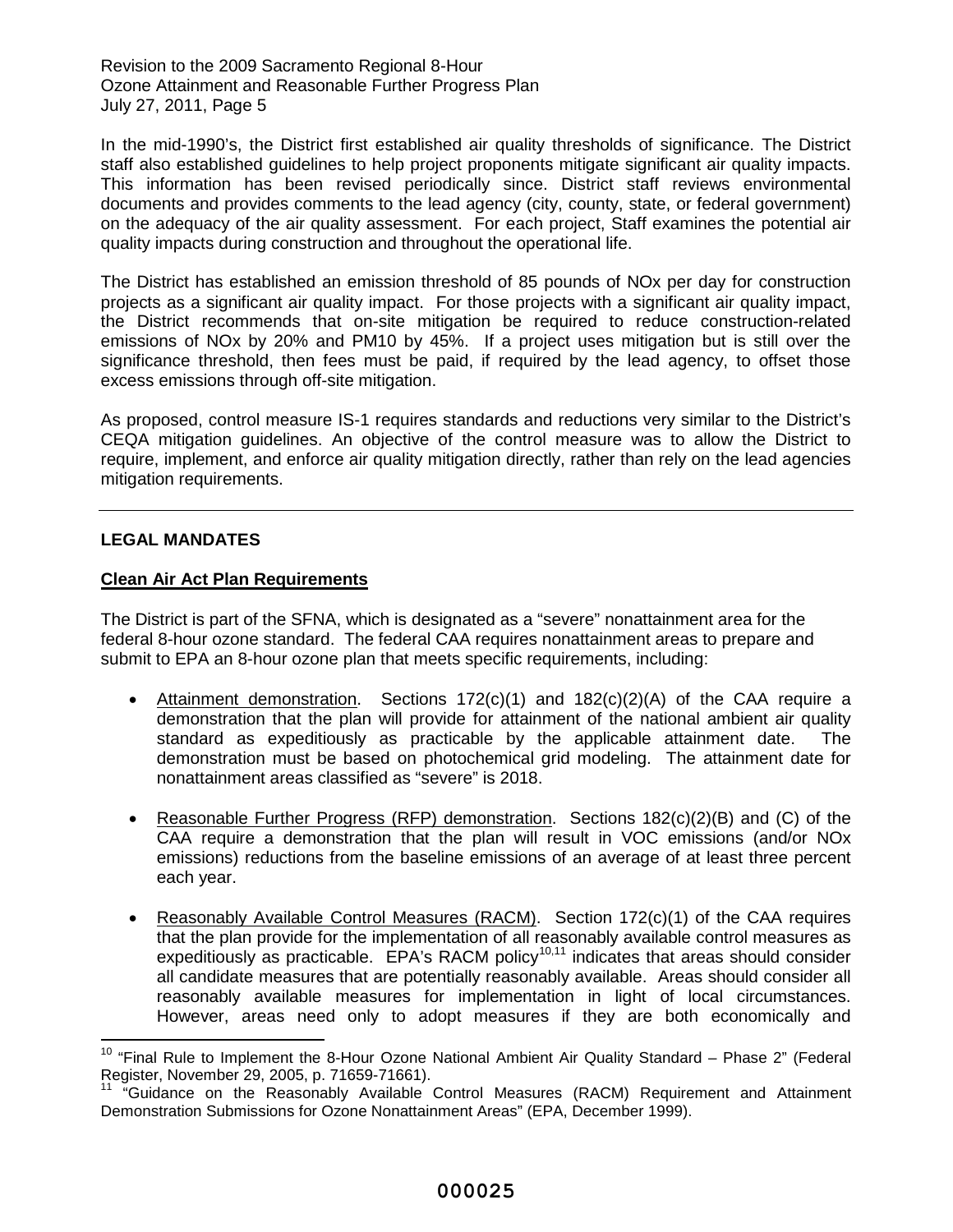> technologically feasible and cumulatively will advance the attainment date (by one year or more) or are necessary for RFP.

• Contingency Measures. Sections 172(c)(9) and 182(c)(9) of the CAA requires plans to include contingency measures which will reduce emissions in the event an area fails to meet Reasonable Further Progress (RFP) milestones or fails to attain by its attainment date.

In February 2009, the districts of the SFNA adopted a plan<sup>12</sup> to achieve the 1997 federal 8-hour ozone standard by 2018. The plan meets the requirements of the CAA, including an attainment demonstration, RFP, and includes control measures necessary to meet RACM requirements.

# **Removal of IS-1 from the Plan**

Section 110(l) of the CAA requires that each revision to a State Implementation Plan be adopted after reasonable notice and public hearing. EPA cannot approve the revision if it would interfere with attainment, reasonable further progress, or any other applicable CAA requirement. Section 110(a)(5)(A)(i) specifically prohibits EPA from requiring as a condition of approval that attainment plans include indirect source review programs.

The 2009 plan includes a commitments for the District to adopt measures to control emissions of NOx from indirect sources due to construction (measure IS-1) activities. The emissions reduction estimate in the plan for IS-1 is 0.09 tons per day of NOx.

Staff is proposing to revise the State Implementation Plan to remove control measure IS-1 from the 2009 plan. In addition, the other air districts in the Sacramento Region with IS-1 commitments may request removal of their commitments. Even if all districts remove this measure, the revision complies with Clean Air Act Section 110 (I) requirements because:

- The SIP revision will be adopted after 30 day notice and public hearing;
- The SIP revision does not change the attainment demonstration or interfere with attainment or RFP demonstration;
- The SIP revision does not change the RACM conclusions that control measures that are not included in the Plan collectively would not advance the attainment date for the Sacramento region because of the insignificant amount of emissions reductions that they may potentially generate, even if all three air districts remove their IS-1 commitments, and these control measures are not required for RFP;
- The SIP revision has no impact on the contingency measure analysis or our ability to meet the Attainment Demonstration Contingency requirement; and
- The SIP revision does not interfere with any other applicable CAA requirement.

#### **Attainment demonstration**

The attainment demonstration<sup>13</sup> established that a minimum emission reductions target of 12.5% reduction in NOx and 3.3% reduction in VOC is needed to meet the 1997 federal 8-hour ozone

 $12$  Sacramento Regional 8-Hour Ozone Attainment and Reasonable Further Progress Plan (ECAQMD, FRAQMD, PCAPCD, SMAQMD, and YSAQMD, March 26, 2009).

 $^{13}$  Ibid. Table 8-1, Line L, page 8-5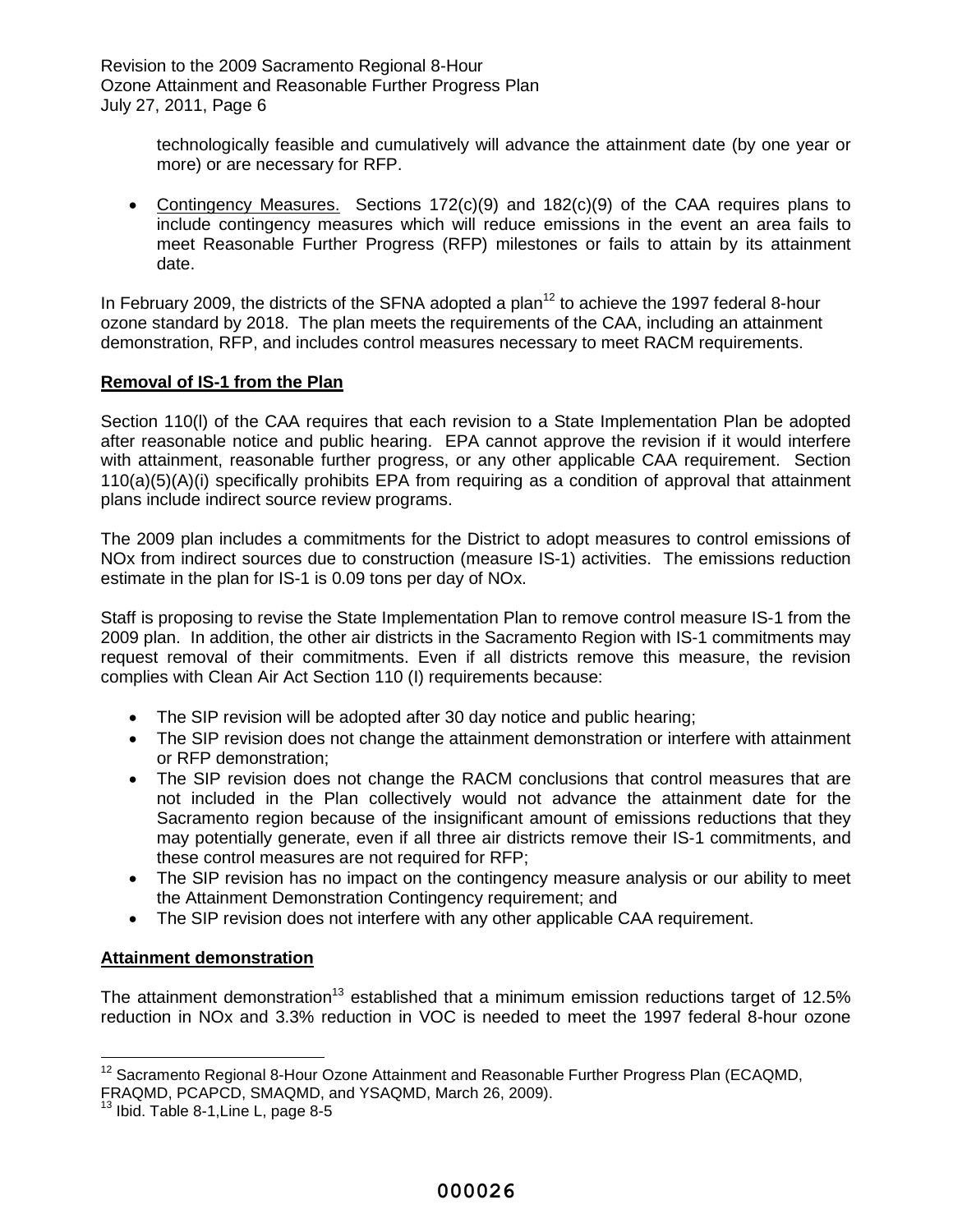standard. The attainment demonstration showed that collectively all measures adopted in 2008 achieved this minimum emissions reduction target<sup>14</sup>. The Plan stated<sup>15</sup> that the new control measures are included to meet CAA requirements for RACM. The construction mitigation rule not adopted in 2008 and not relied on to demonstrate attainment. Therefore, the measure can be removed from the Plan for any or all three districts without changing the attainment demonstration or interfering with attainment.

# **Reasonable Further Progress (RFP)**

The RFP demonstration in the Plan shows the SFNA achieves the required 3% emission reduction for milestone years 2011, 2014, 2017, and 2018 without relying on NOx and VOC emissions reductions from new federal, state, regional or local control measures<sup>16</sup>. Therefore, revising the Plan to remove the commitment to adopt control measure IS-1 in any or all three districts would not affect the RFP demonstration.

# **Reasonably Available Control Measures (RACM)**

Although new control measures adopted after 2008 were not required to demonstrate attainment or RFP, they were required to satisfy the RACM requirement<sup>17</sup>. To be conservative, Staff analyzed whether removing the total potential emissions reductions from control measure IS-1 in all three districts (up to 0.1 tpd NOx) changed the RACM conclusions. Staff determined that IS-1 and all other available control measures that are not included in the Plan, collectively would not advance the attainment date or contribute to RFP for the Sacramento region because of the insignificant amount of emissions reductions that they may potentially generate. Therefore, the Plan may be revised to remove the IS-1 commitment for any or all three districts without changing the conclusion that the Plan meets RACM requirements.

# **Contingency Measures**

Sections 172(c)(9) and 182 (c)(9) require plans to include contingency measures which will reduce emissions in the event an area fails to meet Reasonable Further Progress (RFP) milestones or fails to attain by its attainment date. Federal guidance requires that sufficient contingency measures be identified in the plan to provide for a 3% emission reduction beyond what is needed for the attainment demonstration<sup>18</sup>. The demonstration that the 3% contingency measure requirement was met and did not include reductions associated with IS-1. As a result, removal of this measure has no impact on the contingency measure analysis or our ability to meet the Attainment Demonstration Contingency requirement.

# **Upcoming Ozone Standard Revision**

In March 2008, EPA set a new 8-hour ozone standard of 0.075 parts per million (ppm). This

<sup>&</sup>lt;sup>14</sup> Ibid. Table 8-1, Line N

 $15$  Ibid. page 8-2

 $16$  Ibid, Section 13.5, page 13-4, and Table 13-1, Lines 4 and 13 page 13-5.

 $17$  CAA Section 172(c)(1) and Section 181(a)(1), and 40 CFR 51.912(d)

<sup>&</sup>lt;sup>18</sup> "General Preamble for Implementation of Title 1 of the Clean Air Act Amendments of 1990" (57 FR 13498, April 16, 1992) and SMAQMD 2009, Sacramento Regional 8-Hour Ozone Attainment and Reasonable Further Progress Plan, Sacramento Metropolitan Air Quality Management District, (March 26, 2009, Section 7-21, p7-32).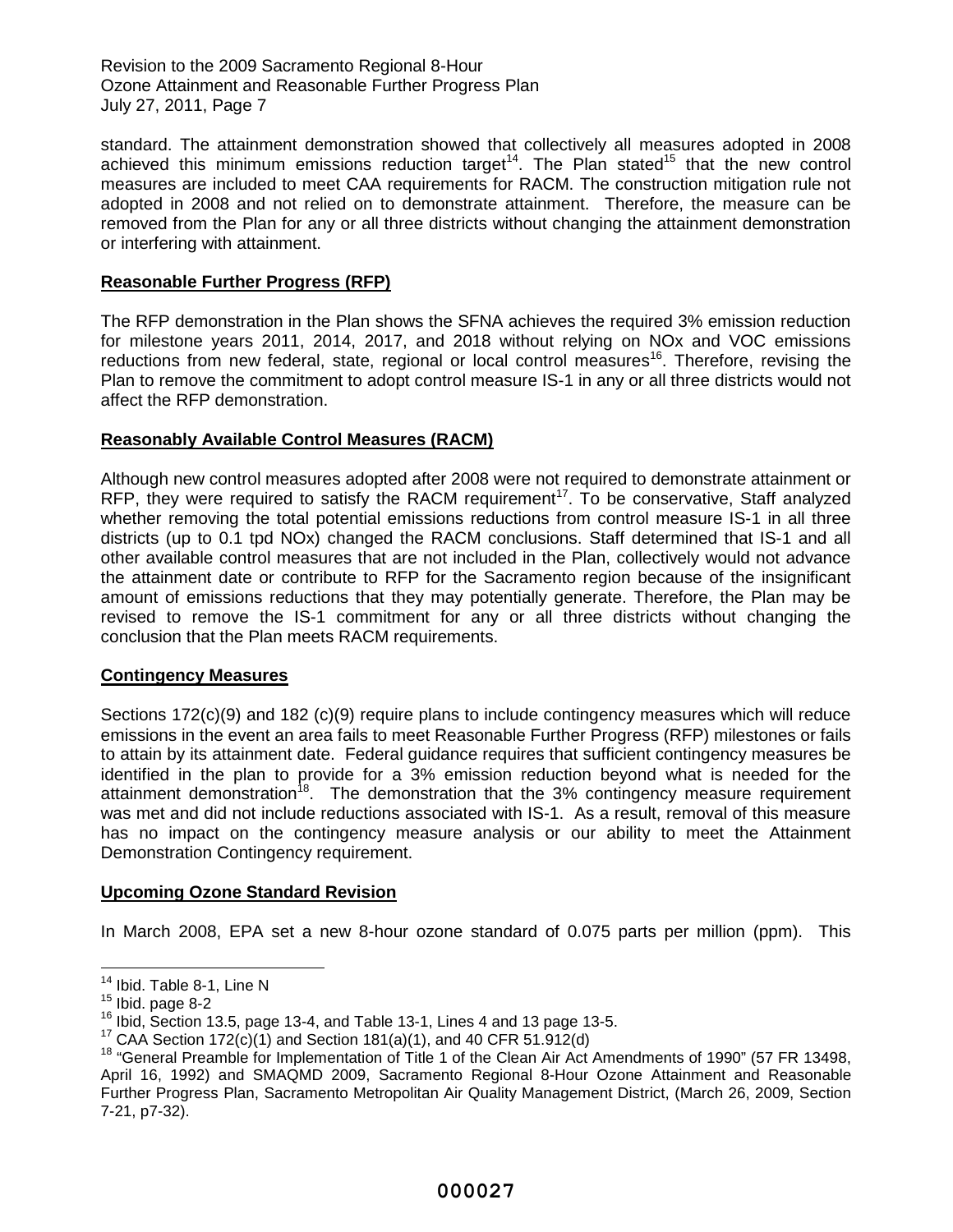standard is currently under reconsideration, and EPA is proposing to revise the standard in the range of 0.060 to 0.070 ppm (75 FR 2938, January 19, 2010). EPA's current timeline is to finalize the new standard by July 29, 2011 and complete nonattainment area designations by July 29, 2012. If the EPA meets these deadlines then the deadline for submitting plans to EPA for attaining the new standard will be in mid-2014.

The District will consider potential measures to achieve the revised 8-hour ozone standard. The construction mitigation control measure will be re-evaluated at that time.

#### **Proposition 26**

In November 2010, California voters passed Proposition 26, which requires that certain state and local fees be approved by two-thirds vote. The Proposition 26 requirements may apply to the mitigation fees that were proposed in control measure IS-1. If Proposition 26 applies then the mitigation fee would need to be approved by two-thirds of the voters in Sacramento County. The proposed control measure only anticipates very small emission reductions, a total of 0.09 tons/day of NOx, and there is no guarantee that two-thirds of the voters would approve the fee.

#### **SUMMARY OF CHANGES**

Staff is proposing to amend the 2009 Sacramento Regional 8-Hour Ozone Attainment and Reasonable Further Progress Plan by removing control measure IS-1. The amendments will include all related changes to the attainment demonstration and RACM analysis. These changes to the Plan are in Chapters 1, 7, and 14, and its Appendices C and H. To clearly show the changes being made deleted language is shown in strikeout format. The other districts in the SFNA are also proposing to remove their IS-1 commitments from the Plan.

# **REASONS FOR REMOVAL**

There are three key reasons to remove control measure IS-1 from the Plan at this time.

- 1. **Uncertainties about the necessity** There are uncertainties about the necessity of the construction mitigation rule at this time. Lead agencies are currently implementing similar mitigation requirements under CEQA. Also, information recently developed by CARB indicate that emissions from off-road equipment is substantially lower than previously estimated, reducing the potential benefits from IS-1.
- 2. **Potential cost impacts** Implementing the construction mitigation rule would require additional staff resources and training. Proposition 26 may impact the District's ability to recover the increased costs by fees on project proponents. If new fees could be assessed, those fees would add burdens to an already struggling construction and building industry in the current difficult economic climate.
- 3. **Potential emissions reductions** Recent changes in emissions estimates from construction equipment use are lower than previous estimates. Part of this change in emissions estimates is due to recent economic downturn. It is uncertain if or when construction and construction related emissions will return to prior levels. In addition, the District's CEQA mitigation program has been increasingly implemented by lead agencies (see discussion below). These changes also decrease the opportunities for and emissions reductions benefits from the construction mitigation rule. Finally, as noted in the earlier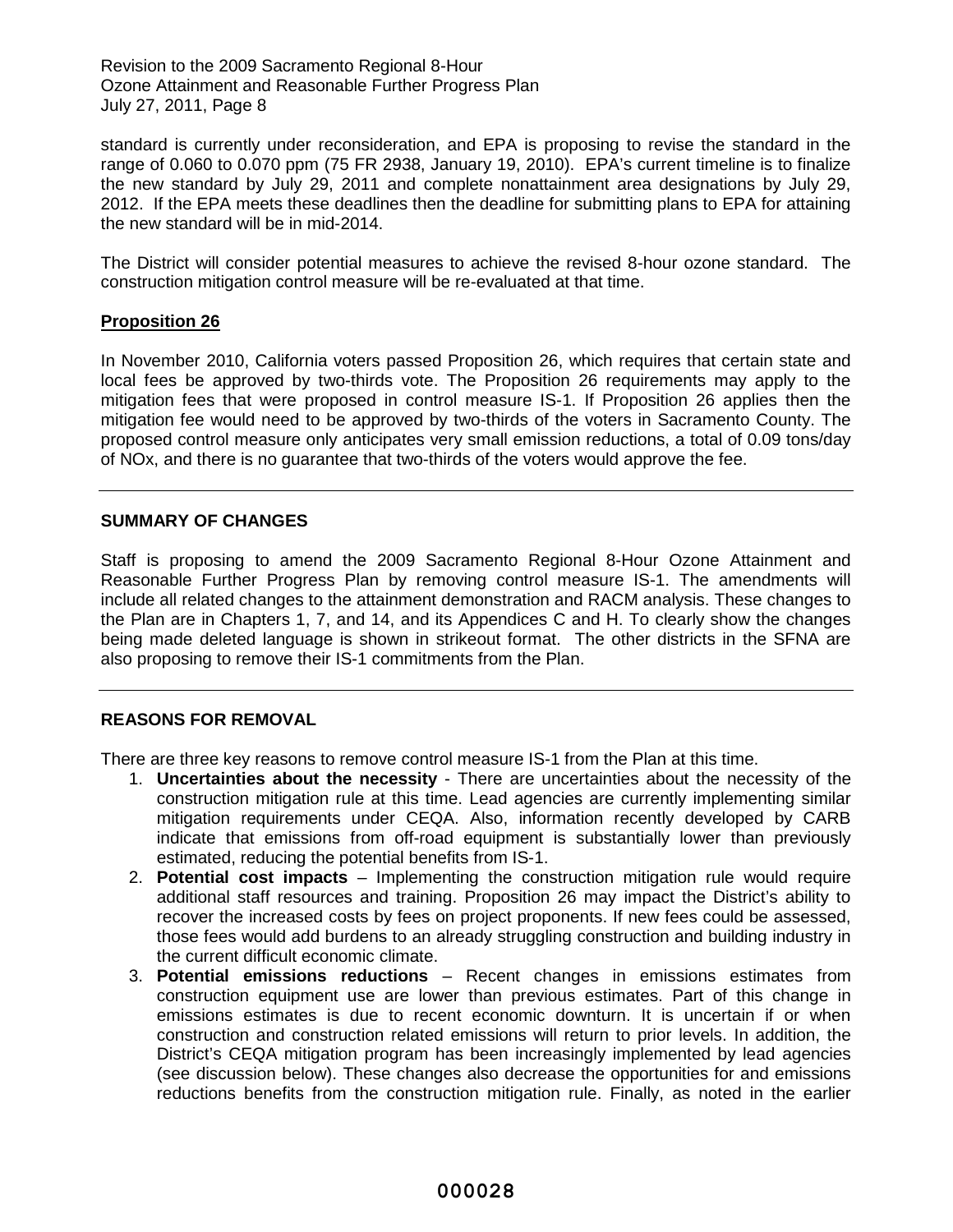discussions of the EPA's TSD on the SJVUAPCD Rule 9510, EPA recommended that emissions reductions from these rules not be creditable for attainment or progress goals.

Further evaluation of these issues, discussed in more detail below, cannot be completed in time to meet the adoption deadline established in the plan and suggest that the measure, as described in the Plan, may not be necessary, may be more costly or may provide fewer emissions reductions towards attainment or progress goals than previously estimated.

#### **Uncertainties about the Necessity of Control Measure IS-1**

Duplication of CEQA Mitigation Program: The District's CEQA mitigation program has generally been effective as a mechanism for achieving emission reductions. However, the various lead agencies historically inconsistently required and enforced mitigation measures. As proposed, the control measure IS-1 would require standards and reductions very similar to the District's CEQA mitigation guidelines. An objective of the control measure was to allow the District to require, implement, and enforce air quality mitigation.

District land use CEQA review staff has noted that lead agencies increasingly require District recommended CEQA mitigation strategies. Although CalTrans still does not implement the District's recommended emissions mitigation for projects where they are the lead agency; there have only been two projects with a significant air quality impact where this occurred.<sup>19</sup>

In-Use Off-road Regulation: The construction equipment that would be regulated by IS-1 are also subject to CARB's *Regulation for In-Use Off-Road Diesel Vehicles*<sup>20</sup> originally adopted on July 26, 2007 and revised on December 16, 2010. This CARB regulation established fleet average emission rate targets for PM10 and NOx for all off-road vehicles operating in the state. The targets decline over time. The regulation requires large and medium fleets to meet the fleet average emission rate targets for NOx or to turn over a certain percent of their horsepower. Turnover means repowering with a cleaner engine, retiring a vehicle, replacing a vehicle with a new or used lower emitting vehicle, or designating a dirty vehicle as a low-use vehicle. If retrofits that reduce NOx emissions become available, they may be used in lieu of turnover as long as they achieve emissions reduction equivalent to the required percent turnover. Reductions are required to occur between 2014 and 2023. In making the December 2010 changes CARB stated;

<sup>&</sup>lt;sup>19</sup> Letter from Jody Lonergan, Caltrans District 3 Director, to Norm Covell, SMAQMD Air Pollution Control Officer et al., June 14, 2002.

<sup>&</sup>lt;sup>20</sup> California Code of Regulations Title 13, Section 2449 et seq.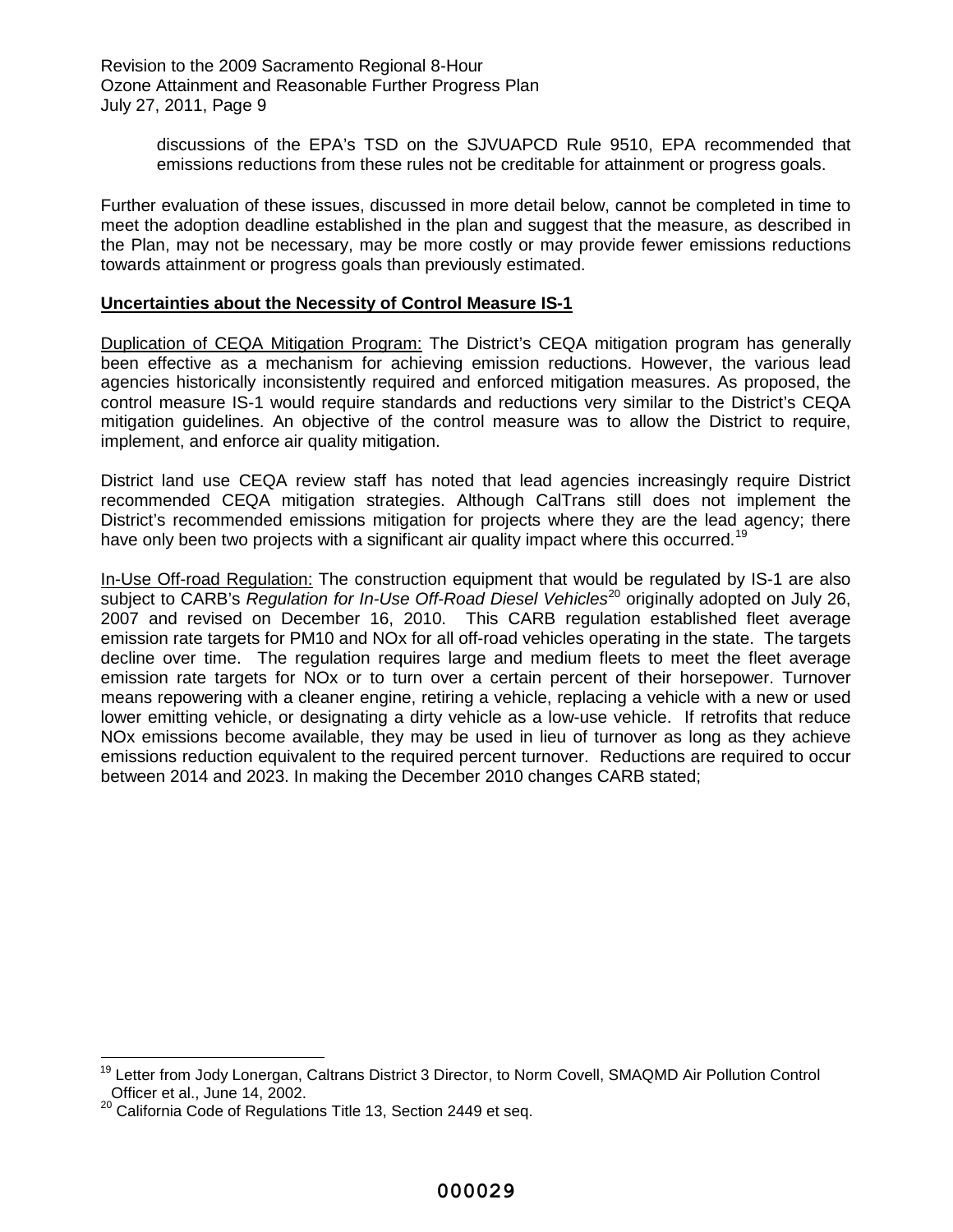*"Since the adoption of the off-road and LSI [Large Spark Ignited] fleet regulations, a number of events have occurred which have presented an opportunity for CARB to reevaluate these regulations. First, a global recession has substantially reduced the activity (and emissions) of many off-road fleets. At the same time, the recession has substantially reduced the near-term ability of fleets to invest in the clean vehicles and equipment needed to comply with the regulations. These first two factors are especially true for California's construction industry. Lastly, CARB staff has undertaken a thorough review and update to our estimates of the emissions from off-road diesel vehicles, and staff has determined that emissions are substantially lower than previously estimated."<sup>21</sup>*

In 2010 CARB released new emissions estimates showing that between 2005 and 2010, construction emissions dropped by more than 50 percent. The following table shows the change in the emissions inventory from the 2007 estimates for construction and mining equipment that is subject to the CARB In-Use Off-Road Diesel Vehicle Regulation. This emissions change suggests that the benefits from IS-1 may have been overestimated and that additional emissions reductions from IS-1 may not be necessary. These emissions changes will be reflected in the next ozone plan evaluations and help staff determine whether ISR rules are needed to meet the upcoming revised federal ozone air quality standards.

| ENNOUVN EUGHRAGU I UI UAURANIUTIO UUGHR |                                      |                                                |
|-----------------------------------------|--------------------------------------|------------------------------------------------|
| <b>Calendar Year</b>                    | 2007 Inventory<br>(tons/day) $^{23}$ | <b>Revised Inventory</b><br>(tons/day) $^{24}$ |
|                                         | <b>NOx</b>                           | <b>NOx</b>                                     |
| 2009                                    | 10.0                                 | 2.43                                           |
| 2018                                    | 4.61                                 | 2.07                                           |

#### **Comparison of 2007 and Revised Construction and Mining<sup>22</sup> Emission Estimates For Sacramento County**

# **Potential cost impacts of the ISR control measures**

District costs: Implementation of control measure IS-1 would require new staff resources and training for project evaluation, monitoring, and enforcement. The control measure proposes to use project size thresholds equivalent to those used in SJVUAPCD Rule 9510. Using these thresholds would capture smaller projects than the District's current CEQA significance thresholds.

Another additional cost is to secure off-site mitigation projects. Off-site programs could range from incentives for engine/vehicle turnover, fireplace inserts, or mechanisms to encourage mixed use, infill projects, or other smart growth strategies. As noted in the Background discussion of this report, EPA identified two approvability issues with SJVUAPCD Rule 9510 upon which our IS-1 concepts are based. The EPA demonstration regarding how the off-site mitigation program meets

<sup>&</sup>lt;sup>21</sup> CARB, "Staff Report: Initial Statement of Reasons for Proposed Rulemaking. Proposed Amendments to the Regulation for In-Use Off-Road Diesel-Fueled Fleets and the Off-Road Large Spark-Ignition Fleet Requirements." December 16, 2010

 $22$  Only emission categories subject to the CARB In-Use Off-Road Diesel Vehicle Regulation

<sup>&</sup>lt;sup>23</sup> CARB Ozone SIP Planning Inventory, Version 1.06, Sacramento NAA (Rf#980), February 28, 2007. <sup>24</sup> CARB Off-Road Emissions Model, accessed March 3, 2011,

http://www.arb.ca.gov/msprog/ordiesel/info\_1085/off\_road\_emissions\_inventory.mdb with the spacial allocation worksheet developed by CARB to calculate emissions on the county level http://www.arb.ca.gov/msprog/ordiesel/info\_1085/spatial\_allocation\_based\_on\_population\_trends\_2008.xls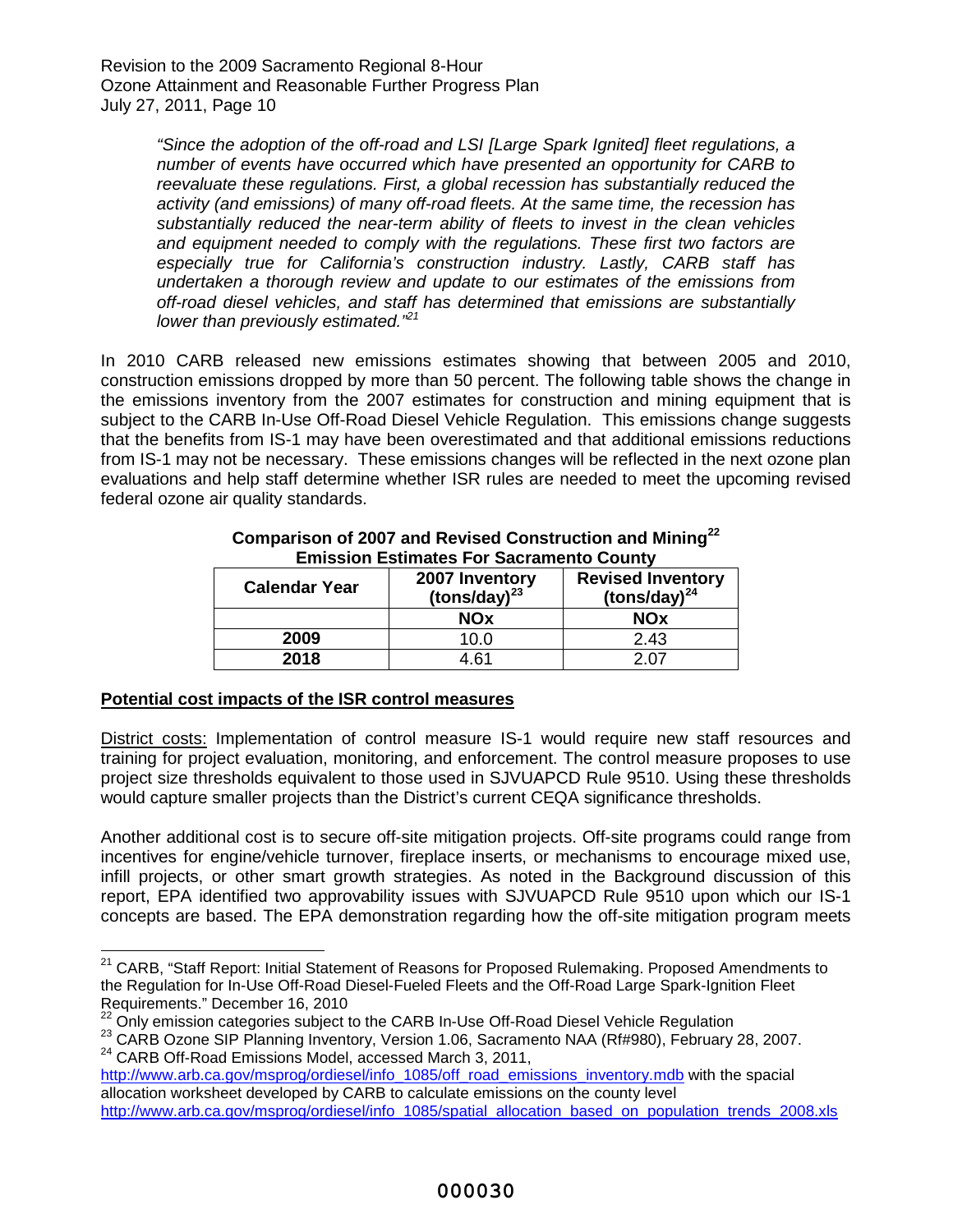their EPA's Economic Incentive Programs guidelines will require staff to develop new criteria, policies, and procedures to ensure that the off-site mitigation project reductions are surplus (including identifying potential source categories for the reductions) with publicly accessible and transparent tracking and evaluation of the program on a real-time basis. The amount of staff costs to meet EPA guidelines is unknown at this time. Some of these costs may be avoided if IS-1 is not a SIP commitment.

The District cannot absorb these additional costs without passing them on to project proponents in the form of fees. Proposition 26 passed by the voters in 2010 requires public agencies to get approval from 2/3 of the electorate to establish certain new fees. The District may be subject to Proposition 26.

Developer costs: If the construction mitigation rule was adopted, project developers would incur additional costs from new District fees to recover the costs of administering the construction mitigation rule. Staff estimates that administrative fees could range between \$1,000 and \$2,000 per application. If a project chooses to pay an off-site mitigation fee, that fee depends on the actual cost of mitigation. An example of an emission reduction program that could be used as a source of off-site mitigation, the Carl Moyer program currently has a maximum cost of \$16,400 per ton of reduction. An administrative fee up to 15% of the off-site mitigation costs would also be required to secure the off-site emissions reductions. Although many projects could already be subject to offsite mitigation fees under a CEQA program, as noted previously, the construction mitigation rule would affect smaller projects than currently affected by the CEQA program and therefore, could require additional projects to pay off-site mitigation fees.

Economic downturn: The economic downturn has caused a loss of employment and revenue in the construction sector and other industries that would be affected by the implementation of control measure IS-1. This has reduced business activity and has strained the financial ability of industry to comply with regulations. The reduction in business activity has also resulted in reduced vehicle activity and emissions as noted in the earlier discussion of CARB's off-road emissions inventory changes.

The U.S. Department of Commerce lists housing starts or residential building permits issued as one of the top 12 economic indicators<sup>25</sup>. Housing starts and permits issued also indicate the strength of the building and construction industry. New single-family home permits issued in Sacramento County have decreased by 81% from 2006 to 2010<sup>26</sup>, an indicator of the severity with which the construction and building industry in Sacramento County has been struggling. Unemployment is another indicator of the economy's strength. As of December 2010, California has the second highest unemployment rate in the nation at 12.5%<sup>27</sup>. The Sacramento Metropolitan area also has an unemployment rate of 12.5% as of December 2010. Specifically in Sacramento County, employment in the construction industry has decreased by 41% (a loss of 18,600 employees) from 2005 to 2009<sup>28</sup>. These indicators suggest that the construction and building industry is currently less able to bear increased costs from a construction mitigation rule.

 $25$  Economics and Statistics Administration, US Department of Commerce, Accessed April 2011, http:esa.doc.gov/about-economic-indicators

<sup>&</sup>lt;sup>26</sup> Construction Industry Research Board, 2006, 2010 (cited by California Building Industry Association), http://www.cbia.org/go/cbia/newsroom/housing-statistics/housing-starts/

<sup>&</sup>lt;sup>27</sup> Bureau of Labor Statistics, accessed January 2011, http://www.bls.gov/lau/

<sup>28</sup> Ibid, http://www.bls.gov/cew/data.htm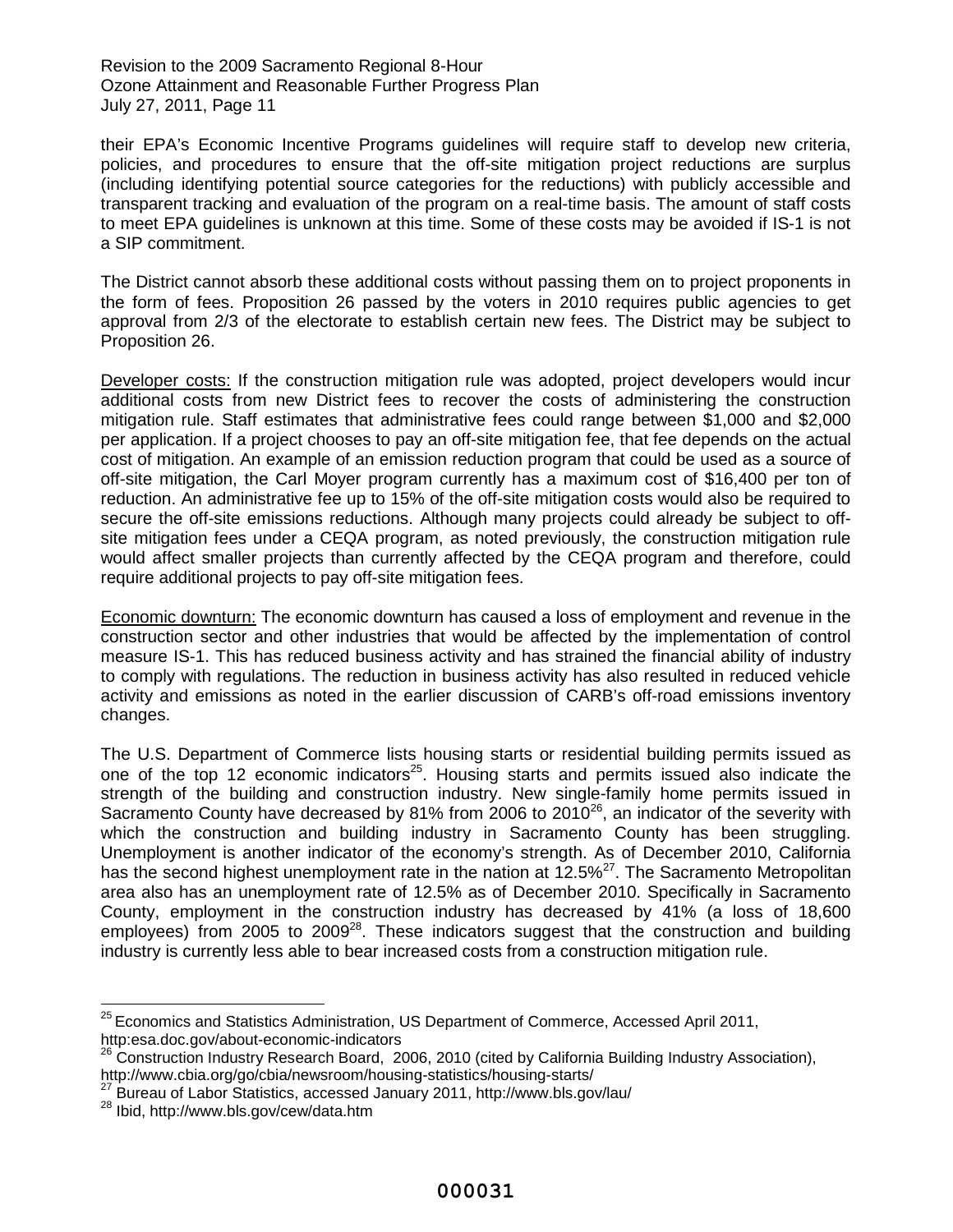#### **IS-1 Emission Reductions**

Due to the availability of more extensive data and the recent economic recession, CARB has revised the off-road diesel emissions inventory. This revision has caused a significant decrease in the estimated emissions from off-road equipment. The estimate for the 2018 construction and mining NOx inventory for Sacramento County has decreased by 55%. Using the revised off-road inventory, the NOx emissions reduction estimate for measure IS-1 in 2018 has decreased from 0.09 tpd to 0.03 tpd.

As noted in the Background discussion of this report, EPA identified two approvability issues with SJVUAPCD Rule 9510 upon which our ISR concepts are based. EPA approved Rule 9510 into the State Implementation Plan on the condition that the emission reductions claimed by the rule not be credited towards any attainment or rate of reasonable further progress demonstration because it does not fully comply with the EPA's approvability criteria and policies. Unless SJVUACPD or SMAQMD is successfully able to meet these EPA requirements, any ISR emissions reductions could not be used for attainment or progress purposes. Therefore, it is appropriate to remove them so the Plan more clearly represents which emissions reduction strategies may be used for meeting future attainment goals should shortfalls arise in strategies relied on for attainment or progress purposes.

#### **PUBLIC COMMENTS**

In 2010, Staff began development of a concept paper for Rule 1052, Construction Mitigation, to implement control measure IS-1. On August 26, 2010, the SMAQMD Board of Directors considered the IS-1 (Rule 1052 – Construction Mitigation) concept paper. Many members of the Board of Directors expressed concern whether the rule was necessary considering the current economic climate.

Staff held a public workshop to discuss the proposed Plan amendments on June 7, 2011. At that time, Staff was proposing to remove IS-2, Operational Indirect Source Review, from the Plan in addition to IS-1. The noticing for this workshop included:

- Email notices to:
	- o interested and affected parties;
	- o industry associations, developers, contractors, local jurisdictions, and other groups associated with land use development;
	- o all persons who have requested to receive rulemaking notices.
- Hard copy notices to all those who have requested them.
- A notice published in the Sacramento Bee in the Our Region section.
- A notice posted on the District web site. The draft rule and staff report were made available for public review at that time.

Staff did not receive any comments or questions at the public workshop.

On June 20, 2011 Staff met with representitives from Environmental Defense and Breathe California, who were not able to attend the workshop. Environmental Defense opposed the removal of the ISR control measures from the Plan, expressing concerns that other districs (e.g. SCAQMD) have not proposed to remove their rule from their SIP and that other industries might use unfavorable economic indicators to justify their removal, therefore removing the ISR control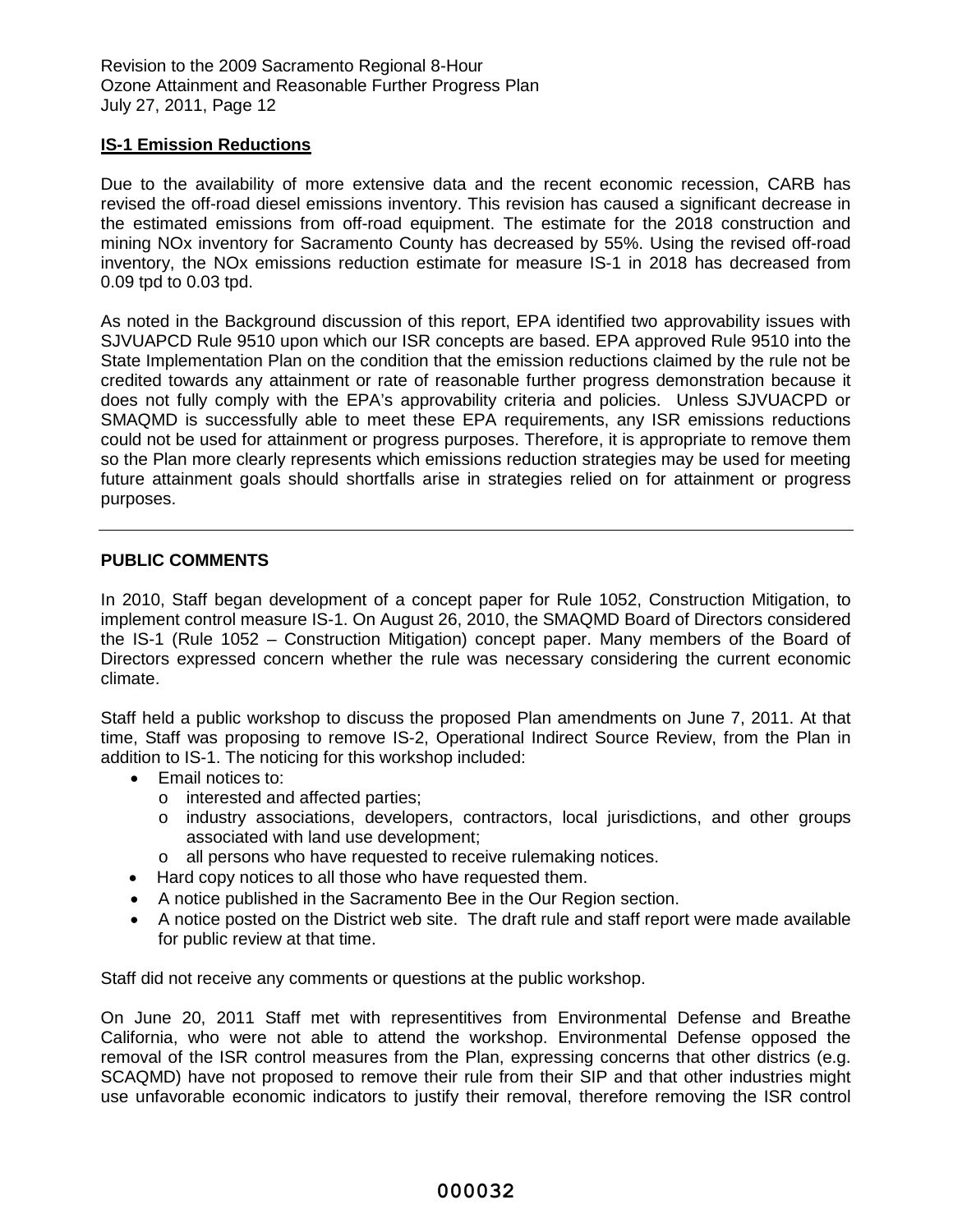measures from a SIP would set a bad precedent. Staff changed the original proposal and will not recommend removing IS-2. The reason for this change in the recommendation include:

- IS-1 would substantially duplicate the existing successful CEQA program for mitigating construction emissions, while adding additional administrative costs. On the other hand, the CEQA program for mitigating operational emissions is not consistently implemented.
- Staff analyzed proposed concepts for a construction mitigation rule and received public input. The analysis shows that there has been a large decline in construction activity and the rule would increase costs for the construction industry. When the concepts for IS-1 were presented to the Board, the feedback was generally negative. On the other hand, Staff has not yet fully developed concepts for IS-2, the operational ISR measure, or evaluated the usability of the SACMET model for the operational ISR rule, or the effects and benefits from SB375.
- The construction mitigation rule must have other compliance options other than using cleaner construction equipment such as an off-site mitigation fee option<sup>29</sup>; otherwise, the rule would create a de facto emission standard for off-road engines, in violation of the federal pre-emption<sup>30</sup>. Additionally, Prop 26 may require a public vote with a two-thirds majority to establish fees for the off-site mitigation option. However, it may be possible to implement an operational ISR rule based on project design criteria without a mitigation fee.

# **ENVIRONMENTAL REVIEW AND COMPLIANCE**

The Sacramento Regional 8-Hour Ozone Attainment and Reasonable Further Progress Plan  $(Plan)^{31}$  included new regional and local control measures as part of the Plan. The measures included IS-1 (Construction Mitigation Rule). All measures were evaluated under CEQA to determine whether or not they had the potential to generate adverse environmental impacts. A Final EIR was certified and the Plan was adopted by the SMAQMD Board of Directors on January 22, 2009. The Final Environmental Impact Report (FEIR)<sup>32</sup>, filed on January 23, 2009, concluded that the Plan would have no significant adverse environmental impacts.

The District evaluated the removal of control measure IS-1 under CEQA since removal of this measure is a discretionary action undertaken by a public agency<sup>33</sup>. As discussed in the Plan Overview section of this report, emission reductions associated with IS-1 were not included or considered in the emissions inventory, motor vehicle emission budgets, general conformity, or photochemical modeling elements of the Plan. In addition, as discussed in the Legal Mandates section, this project does not change or alter the Attainment Demonstration, the Reasonable

<sup>&</sup>lt;sup>29</sup> Wong. "Technical Support Document for EPA's Rulemaking for the California State Implementation Plan Regarding San Joaquin Valley Unified Air Pollution Control District Rule 9510, Indirect Source Review (ISR)". Page 11-12. May 10, 2010

 $30$  CAA Section 209

<sup>&</sup>lt;sup>31</sup> Sacramento Regional 8-Hour Ozone Attainment and Reasonable Further Progress Plan, Sacramento Metropolitan Air Quality Management District, March 26, 2009.

<sup>32</sup> Final Environmental Impact Report, Sacramento Regional Non-Attainment Area 8-Hour Ozone Attainment and Reasonable Further Progress Plan, State Clearinghouse No. 2006102136, Sacramento Metropolitan Air Quality Management District, December 2008.

Public Resources Code, State of California 21065(a)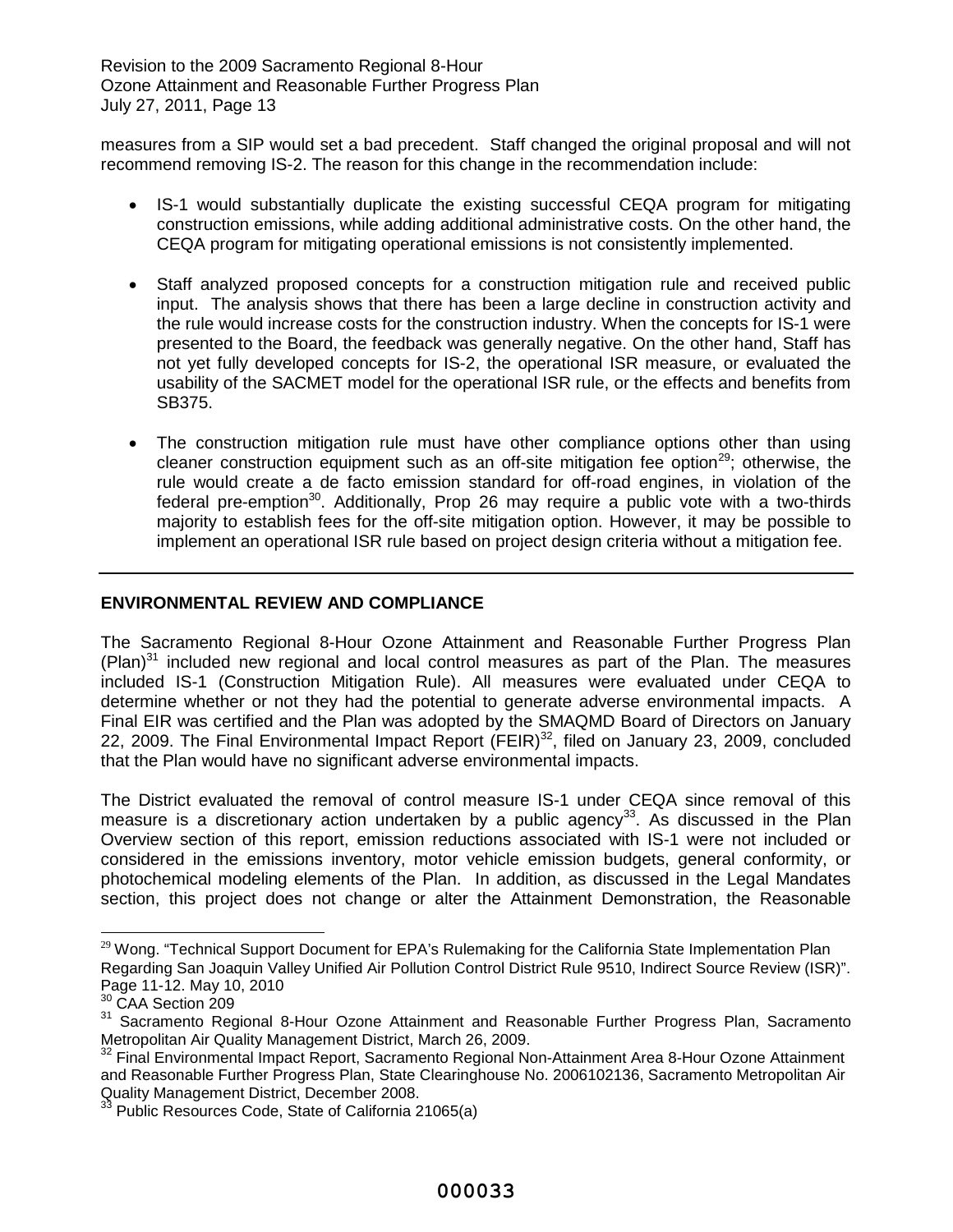Further Progress demonstration, the Reasonably Available Control Measures, or Contingency Measures conclusions in the Plan and the Plan EIR. Rather, as discussed in the Plan and FEIR, the additional measures provide a safety margin to insure attainment in the unlikely event that existing proposed measures were not fully adopted or implemented. In addition, the measures were identified as Reasonably Available Control Measures. The RACM analysis identified measures that were not included in the Plan, because when considered individually or collectively they did not advance attainment by a year. When the IS-1 control measure is considered in conjunction with those previously-excluded measures, the measures still do not advance attainment by a year and therefore is not required to be included in the Plan. The remaining Plan measures, after deletion of IS-1, still provide an adequate safety margin and still constitute RACM measures. Accordingly, the Plan and FEIR anticipated that all or some of the new measures would not be adopted as noted in the Attainment Demonstration for the Final EIR<sup>34</sup>. By definition, a margin of safety provides for contingencies, in this case, where the measure is not adopted or achieves fewer reductions than anticipated. Consequently, the possibility that the IS-1 measure would not be adopted was considered in the Final EIR. In addition, lead agencies of the Sacramento region are already implementing similar mitigation under CEQA. This project does not require any changes to the previous EIR and, therefore, the proposed revision to the Plan is exempt from CEQA pursuant to California Code of Regulations Title 14, Chapter 3, Section 15162(a)(1) - Subsequent EIRs and Negative Declarations.

# **CONCLUSION**

The control measure IS-1 in the Plan would enforce and implement a program similar to that of the District's current CEQA review program. Since the approval of the Plan, several factors have led Staff to recommend removal of this control measure from the 2009 Plan and re-evaluate them at a later time.

The key reasons to remove this control measure from the plan at this time include:

- 1. **Uncertainties about the necessity:** The lead agencies of the Sacramento region are already implementing similar mitigation under CEQA. Also, CARB has revised the off-road inventory to show a decrease in previously estimated emissions by over 50%, which effects potential reductions from IS-1.
- 2. **Potential cost impacts:** Implementing a construction mitigation rule would impose additional costs on developers from additional administrative fees and smaller projects currently not required to use CEQA mitigation would have additional mitigation costs. Implementing the IS-1 control measure will require additional staff resources. Proposition 26 may limit the District's ability to recover costs due to the need for voter approval for new fees.
- 3. **Potential emission reductions:** The recession and other factors show decreases in emissions from the off-road construction industry. The reduction in the emissions inventory has reduced the estimated emissions reductions from this measure to 0.03 tpd of NOx. The EPA does not allow emission reduction from these rules to be creditable towards attainment or progress goals until EPA guidelines are met.

<sup>&</sup>lt;sup>34</sup> Final Environmental Impact Report, Sacramento Regional Non-Attainment Area 8-Hour Ozone Attainment and Reasonable Further Progress Plan, State Clearinghouse No. 2006102136, Sacramento Metropolitan Air Quality Management District, December 2008. Section 2.7 – Attainment Demonstration, Page 2-26.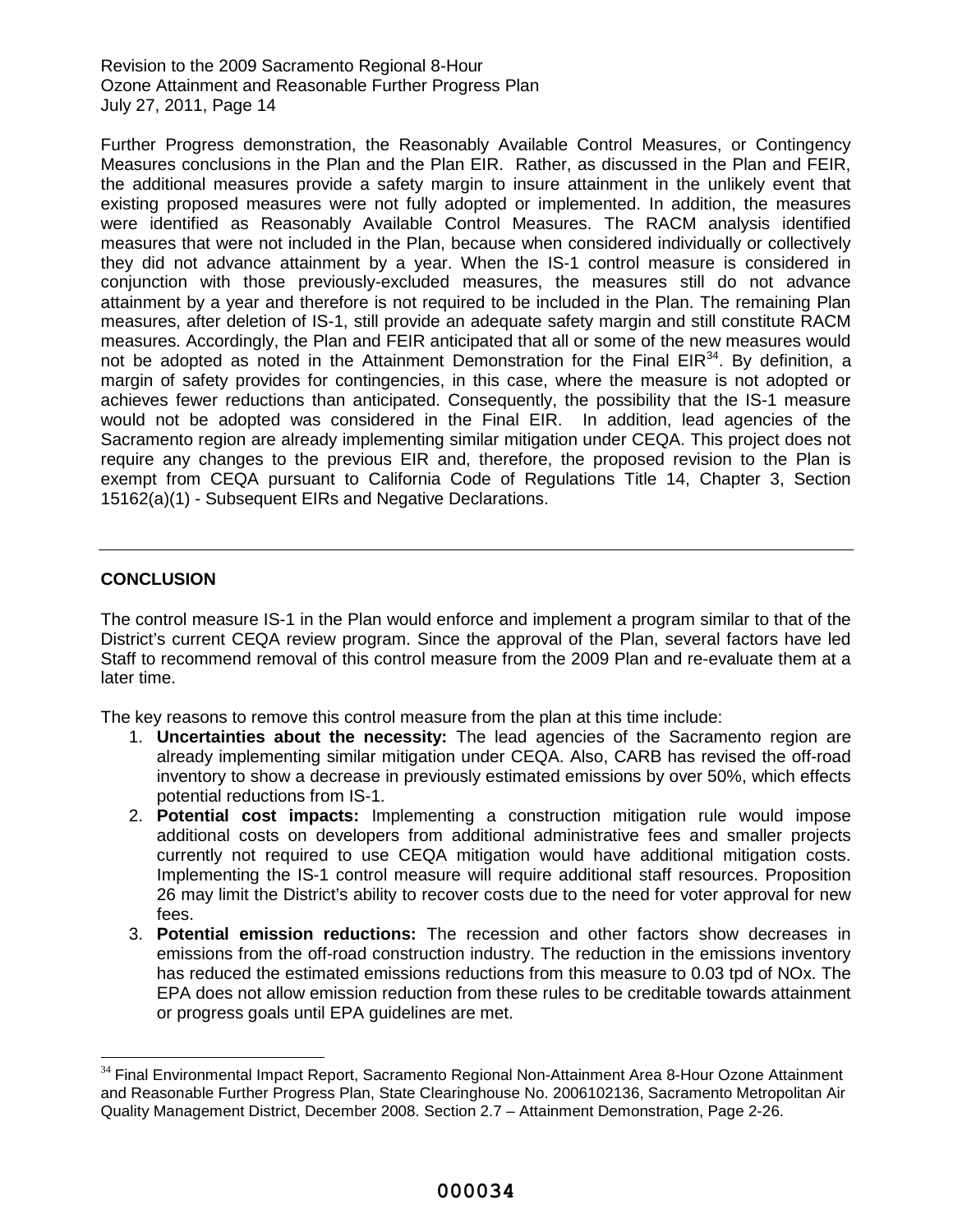The proposed revision to the State Implementation Plan to remove control measure IS-1 complies with the CAA because it does not change the attainment demonstration, interfere with attainment, or change the RFP demonstration, and the Plan revision does not change the RACM conclusions that control measures that are not included in the Plan collectively would not advance the attainment date for the Sacramento region because of the insignificant amount of emissions reductions that they may potentially generate, even if all three air districts remove their IS-1 commitments, and are not required for RFP.

Staff plans to re-consider control measure IS-1 as part of its process to evaluate potential strategies to meet future federal heath based air quality standards. We anticipate that work to occur in 2014.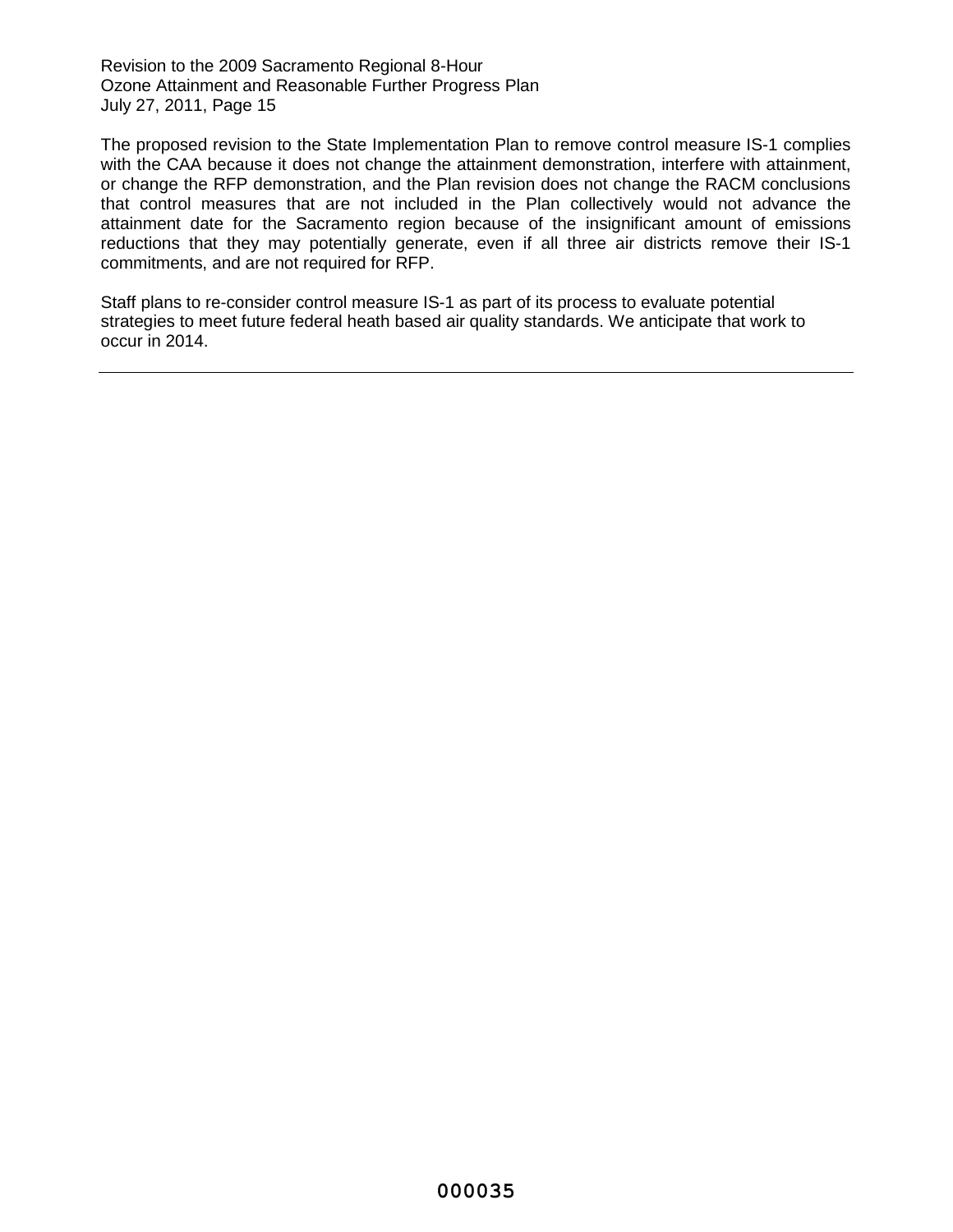**Attachment D**

**Evidence of Public Notice**